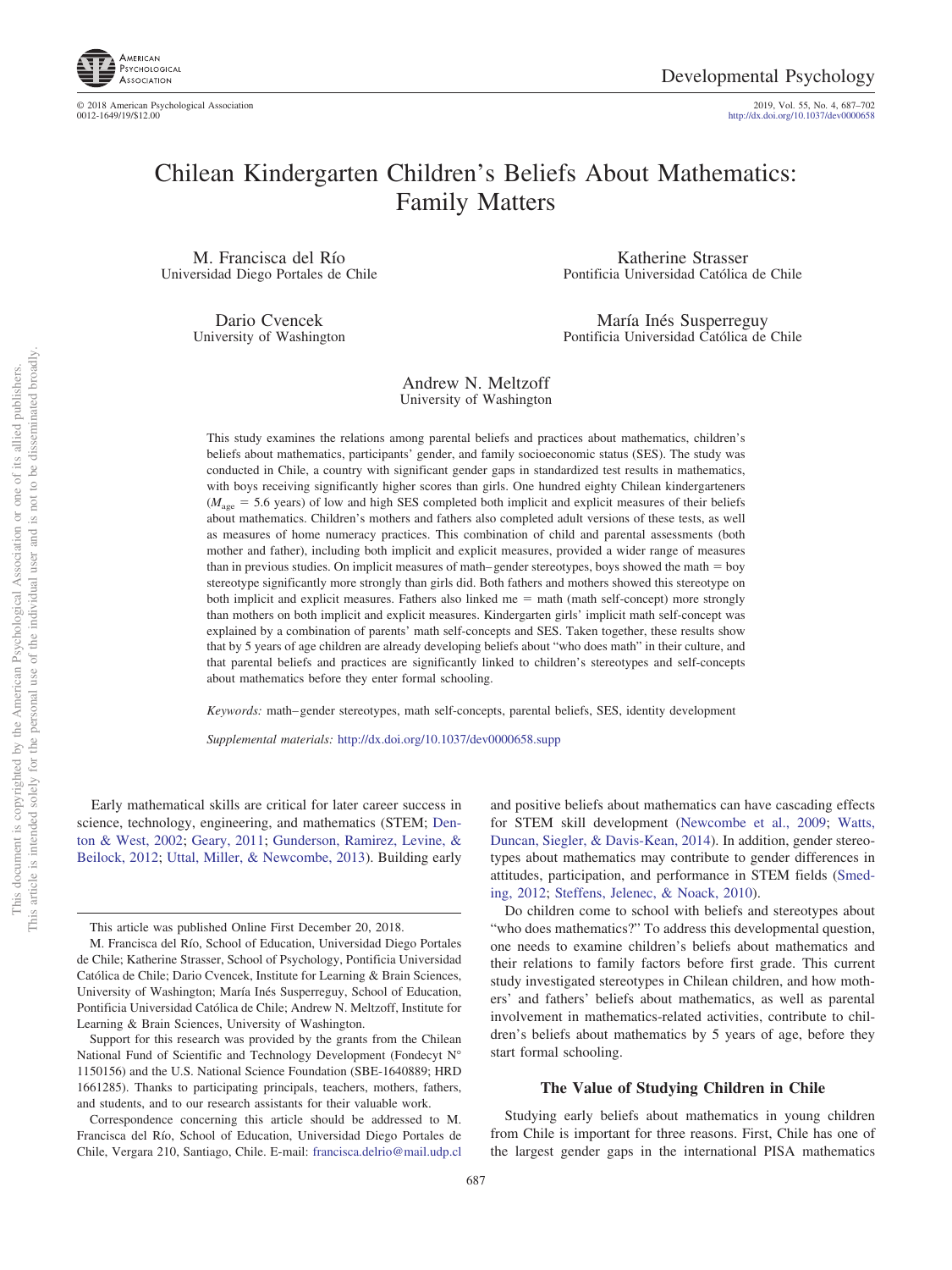assessment. Among the 72 countries who participate in this international testing, the gender gap in mathematics (with boys scoring higher than girls) is greater than 20 points in only six countries, one of which is Chile [\(Organisation for Economic Co-operation](#page-14-1) [and Development \[OECD\], 2015\)](#page-14-1). This pattern is also observed in the Chilean standardized national school achievement test, taken in eighth and tenth grade, where this gender gap in mathematics achievement is twice as large for low socioeconomic status (SES) students compared to high SES students [\(Measurement System of](#page-14-2) [Education Quality \[SIMCE\], 2013\)](#page-14-2). Career choice and access to the better-paid jobs are also not equally distributed by gender in Chile. In 2012, 50% of Chilean parents reported that they expected their sons to work in STEM fields versus only 20% with such expectations about their daughters [\(OECD, 2015;](#page-14-1) see also [Stoet,](#page-15-4) [Bailey, Moore, & Geary, 2016\)](#page-15-4). A gap of this magnitude was only present in two other OECD countries. In fact, in the last 25 years, fewer than 20% of undergraduate STEM students in Chile were women [\(Blázquez, Álvarez, Bronfman, & Espinosa, 2009\)](#page-12-0).

Second, a recent debate across the social sciences has questioned the generalizability of research findings obtained from Western, Educated, Industrialized, Rich, and Democratic (WEIRD) cultures [\(Hen](#page-13-3)[rich, Heine, & Norenzayan, 2010\)](#page-13-3). The oversampling of North American participants, in particular, might skew our understanding of child development and family interactions. The current work examines understudied child populations in Chile and applies cognitive-developmental science to a non-WEIRD sample. To our knowledge, no previous studies have tested beliefs about mathematics in parents and their young children from developing countries (Chile qualifies as a developing country; [United Nations,](#page-15-5) [2016\)](#page-15-5).

Third, there is a growing Latino student culture in the United States. Latinos are the fastest growing ethnic group in the United States, and about 25% of all public school children are Latino [\(Lopez & Velasco, 2011\)](#page-14-3). Given the continuing increase of immigrants from Latin America, it is important for U.S. educators and developmental psychologists to understand how the parental systems function in Latino cultures, and how parental beliefs and practices about mathematics may be related to young children's own developing beliefs about mathematics [\(Rivas-Drake &](#page-15-6) [Marchand, 2016\)](#page-15-6).

### **Preschool Children's Beliefs About Mathematics**

Young children's interest in mathematics and other STEM fields is linked both to academic (e.g., skills and facts) and nonacademic (beliefs and attitudinal) factors. We focus on two types of nonacademic beliefs that are linked to children's early interest in mathematics. The first is children's belief about whether boys or girls are more likely to participate in mathematical activities. If this takes a societally characteristic form, it can be called a *math–* gender stereotype, the stereotype that *math* = male. Previous research suggests that gender gaps in mathematics are driven at least in part by pervasive cultural stereotypes about who does mathematics (e.g., [Cvencek, Kapur, & Meltzoff, 2015;](#page-13-4) [Kurtz-](#page-14-4)[Costes, Rowley, Harris-Britt, & Woods, 2008\)](#page-14-4). The second is a *math self-concept*—that is how strongly the child links *me* and *math* ("I consider myself to be a math person").

The available studies (mostly in WEIRD samples) suggest that boys and girls do not differ in their math self-concepts at the very

youngest ages tested so far [\(Marsh, Ellis, & Craven, 2002\)](#page-14-5), however it is also reported that by late elementary school, girls begin to rate their mathematical ability lower than boys do, even though girls do not rate their ability lower than boys do in other domains [\(Cvencek, Meltzoff, & Greenwald, 2011;](#page-13-5) [Herbert & Stipek, 2005\)](#page-13-6). Children's stereotypes and self-concepts about mathematics tap two differentiable beliefs that children may hold, and they can interact in interesting ways. Stereotypes refer to beliefs about a generalized social group to which one may or may not belong ("math  $=$  boys"), whereas self-concepts refer to the self ("me  $=$ math"). For example, gender-related stereotypes about academic ability and "brilliance" are acquired early and have an effect on children's stated interests [\(Bian, Leslie, & Cimpian, 2017\)](#page-12-1). Such stereotypes have been implicated in undermining young girls' mathematical performance, their forming identification with this academic subject, and their aspirations about the future [\(Coyle &](#page-13-7) [Liben, 2016;](#page-13-7) [Master, Cheryan, & Meltzoff, 2017\)](#page-14-6). Although research shows that young elementary schoolchildren in K–2nd grades hold some math– gender stereotypes (e.g., [Ambady, Shih,](#page-12-2) [Kim, & Pittinsky, 2001;](#page-12-2) [Cvencek et al., 2011;](#page-13-5) [Galdi, Cadinu, &](#page-13-8) [Tomasetto, 2014;](#page-13-8) [Heyman & Legare, 2004;](#page-13-9) [Steele, 2003\)](#page-15-7), to our knowledge, only one previous study has examined the age of acquisition of math– gender stereotypes by extending downward to include a preschool sample [\(del Río & Strasser, 2013\)](#page-13-10). No previous research has systematically examined whether and how kindergarten children's gender stereotypes about mathematics may be related to children's emerging math self-concept and how these beliefs relate to the beliefs and practices of the children's own parents.

Turning now to math self-concepts, the classic developmental research in this area has focused on elementary and secondary school students [\(Eccles, Wigfield, Harold, & Blumenfeld, 1993;](#page-13-11) [Wigfield et al., 1997\)](#page-15-8), with less attention given to the math self-concepts before children enter formal schooling.

#### **Implicit and Explicit Beliefs About Mathematics**

Human behavior is not only guided by conscious (explicit and controlled) processes, but also by more unconscious (implicit and automatic) processes [\(Gawronski & Payne, 2010\)](#page-13-12). Traditionally, explicit measures have been used to investigate stereotypes and prejudice in children. However, prior studies have also highlighted the challenges of asking children as young as kindergarten to introspect and verbally report about themselves and their social groups as required by most explicit measures [\(Killen, McGlothlin,](#page-14-7) [& Henning, 2008;](#page-14-7) [Olson & Dunham, 2010\)](#page-14-8). Recent research suggests that implicit measures may provide a useful tool for bypassing these linguistic and introspective challenges. Critically, the empirical results demonstrate that implicit math– gender stereotypes and implicit math self-concepts are significant predictors of children's actual mathematics achievement—accounting for additional variance over and above the explicit measures (e.g., [Cvencek et al., 2015;](#page-13-4) [Steffens et al., 2010\)](#page-15-3).

# **Development of Implicit and Explicit Beliefs About Math**

To date, only a few studies have assessed both implicit and explicit math– gender stereotypes in the same children. Research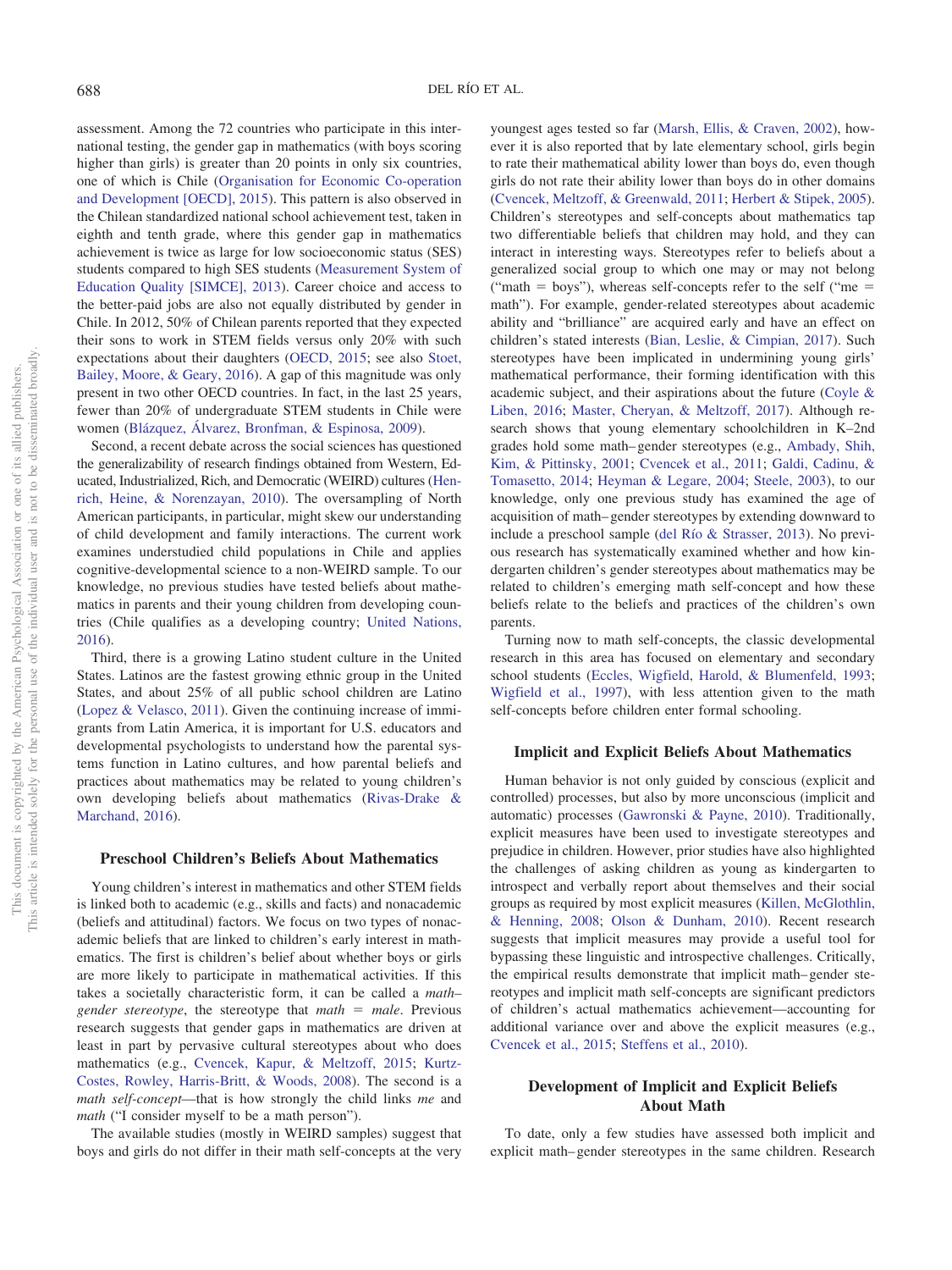using a child-friendly adaptation of the Implicit Association Test (IAT) with U.S. elementary schoolchildren documented implicit math– gender stereotypes as early as 1st–2nd grade [\(Cvencek et al.,](#page-13-5) [2011\)](#page-13-5). [Galdi et al. \(2014\)](#page-13-8) also found evidence of implicit math– gender stereotypes at age 6 among Italian girls (but not boys) and that implicit stereotypes were not consistent with children's explicit stereotypes (see also [Tomasetto, Galdi, & Cadinu, 2012\)](#page-15-9). Other work also suggests that implicit stereotypes may emerge before explicit ones in children [\(Ambady et al., 2001;](#page-12-2) [Steele,](#page-15-7) [2003\)](#page-15-7).

Work with U.S. and Singaporean 1st–5th grade boys and girls, found that stronger math– gender stereotypes (i.e., the belief that boys - math) are associated with stronger math self-concepts for boys and weaker math self-concepts for girls [\(Cvencek et al.,](#page-13-5) [2011;](#page-13-5) [Cvencek, Meltzoff, & Kapur, 2014\)](#page-13-13). In addition, these studies found that math self-concepts are weaker and less stable than math– gender stereotypes.

Taken together, these results suggest that (a) math stereotypes may develop before math self-concepts, and (b) implicit stereotypes and implicit self-concepts may precede explicit ones. In part for these reasons, this would translate to an expectation that the implicit— explicit correspondence will be weak for stereotype measures (if implicit stereotypes are evident before their explicit counterparts are) and nonexistent for math self-concept measures (if neither implicit nor explicit math self-concepts are in place at ages at which stereotypes are already evident). The current study provides relevant data.

#### **Parental Beliefs and Practices About Mathematics**

Parental involvement in mathematical practices at home has been studied as another potential contributor to children's beliefs about, and achievement in, mathematics [\(Kleemans, Peeters,](#page-14-9) [Segers, & Verhoeven, 2012;](#page-14-9) [Levine, Suriyakham, Rowe, Hutten](#page-14-10)[locher, & Gunderson, 2010;](#page-14-10) [Manolitsis, Georgiou, & Tziraki,](#page-14-11) [2013\)](#page-14-11). The activities in which parents engage with their children at home may communicate beliefs and expectations held by these parents regarding their children and mathematics [\(Eccles, 1983\)](#page-13-14). Specifically, activities and gender labeling in home interactions may serve to reinforce the pervasive views— either parents' personally held beliefs or societal stereotypes—about which activities and domains are more appropriate "for boys" versus "for girls" [\(Coyle & Liben, 2016;](#page-13-7) [Leaper & Farkas, 2015;](#page-14-12) [Martin & Halver](#page-14-13)[son, 1981;](#page-14-13) [Simpkins, Fredricks, & Eccles, 2015\)](#page-15-10).

Parents who have positive beliefs about their child doing mathematics and/or have more positive math self-concepts themselves, tend to engage in higher frequency of mathematics-related activities at home [\(Gunderson et al., 2012\)](#page-13-2). Parents of prekindergarteners who report enjoying doing mathematics with their children engage more often in numeracy practices at home [\(Blevins-Knabe,](#page-13-15) [Austin, Musun, Eddy, & Jones, 2000\)](#page-13-15), and parents who have higher expectations about the importance of mathematical skills for their children's success in first grade report a higher frequency of home numeracy practices [\(del Río, Susperreguy, Strasser, &](#page-13-16) [Salinas, 2017;](#page-13-16) [Skwarchuk, Sowinski, & LeFevre, 2014\)](#page-15-11). Similarly, parents who possess stronger math self-concept report higher expectations for their children's mathematical skills, thus engaging with them more frequently in numeracy activities at home, compared to parents with weaker math self-concepts [\(Simpkins,](#page-15-12) [Fredricks, & Eccles, 2012\)](#page-15-12). Research has also shown that mothers who are more confident about their mathematical skills are better at conveying mathematical content and scaffolding their child's learning during homework [\(Caspe, Woods, & Lorenzo Kennedy,](#page-13-17) [2018;](#page-13-17) [Hyde, Else-Quest, Alibali, Knuth, & Romberg, 2006\)](#page-14-14).

Parents' stereotypes could also influence their differential engagement in mathematical activities with their sons and daughters. In many Western countries, there is a stereotype held by adults that mathematics is a male domain (e.g., [Leslie, Cimpian, Meyer, &](#page-14-15) [Freeland, 2015;](#page-14-15) [Nosek et al., 2009\)](#page-14-16). Research on the intergenerational transmission of beliefs suggests that children's own beliefs about mathematics may arise at least in part as a function of their parents' beliefs and stereotypes [\(Berkowitz et al., 2015;](#page-12-3) [Pruden &](#page-15-13) [Levine, 2017;](#page-15-13) [Upadyaya & Eccles, 2015\)](#page-15-14). This is in line with the results of a meta-analysis investigating parents' and children's gender schemas, which showed that parents who had a more traditional gender schema had children with gendered cognition of themselves and others [\(Tenenbaum & Leaper, 2002\)](#page-15-15). Parents who hold more firmly rooted math– gender stereotypes are more likely to explain science to their sons than to their daughters, and also use more cognitively demanding speech with their sons than with their daughters [\(Crowley, Callanan, Tenenbaum, & Allen, 2001;](#page-13-18) [Tenen](#page-15-16)[baum & Leaper, 2003\)](#page-15-16).

To date, research on parental involvement and parents' beliefs has typically relied on maternal data only [\(Tracey & Young,](#page-15-17) [2002\)](#page-15-17). There is an increasing call for the inclusion of fathers, and not only mothers, to illuminate more fully the role of the home environment and parenting factors on children's mathematical outcomes (e.g., [Bhanot & Jovanovic, 2005,](#page-12-4) [2009;](#page-12-5) [Jacobs &](#page-14-17) [Bleeker, 2004\)](#page-14-17). To our knowledge, only two studies have examined both fathers' and mothers' beliefs about mathematics with children as young as 5- to 6-years-old. [Tomasetto, Mirisola, Galdi,](#page-15-18) [and Cadinu \(2015\)](#page-15-18) found that the relation between fathers' evaluation of their child's mathematical ability and child's own selfperception of ability remained significant even after controlling for the effect of mother's evaluation. A study by [del Río and col](#page-13-16)[leagues \(2017\)](#page-13-16) found that—although both maternal and paternal numeracy expectations were related to mathematical practices at home with their kindergarten children— only maternal practices predicted children's numeracy outcomes. In the current study, we are examining how both mothers' and fathers' beliefs and practices about mathematics are related to children's math self-concept, and whether mothers' and fathers' involvement may be differentially associated with their sons' and daughters' beliefs. Because traditional gender roles within Latino families are known to contribute to shaping children's beliefs [\(Rivas-Drake & Marchand, 2016\)](#page-15-6), we investigate statistical path models involving differential links between maternal and paternal beliefs and practices and children's math self-concepts.

#### **SES and Individual Differences in Math Self-Concepts**

SES has been shown to be associated with early mathematical skills in young children [\(Dearing et al., 2012;](#page-13-19) [Galindo & Sonnen](#page-13-20)[schein, 2015;](#page-13-20) [Melhuish et al., 2008\)](#page-14-18). The quality of the home learning environment is related to the availability of educational resources and children's academic performance [\(Fan & Chen,](#page-13-21) [2001;](#page-13-21) [Jeynes, 2005\)](#page-14-19). SES is also a significant predictor of families' involvement in different kinds of numeracy activities with their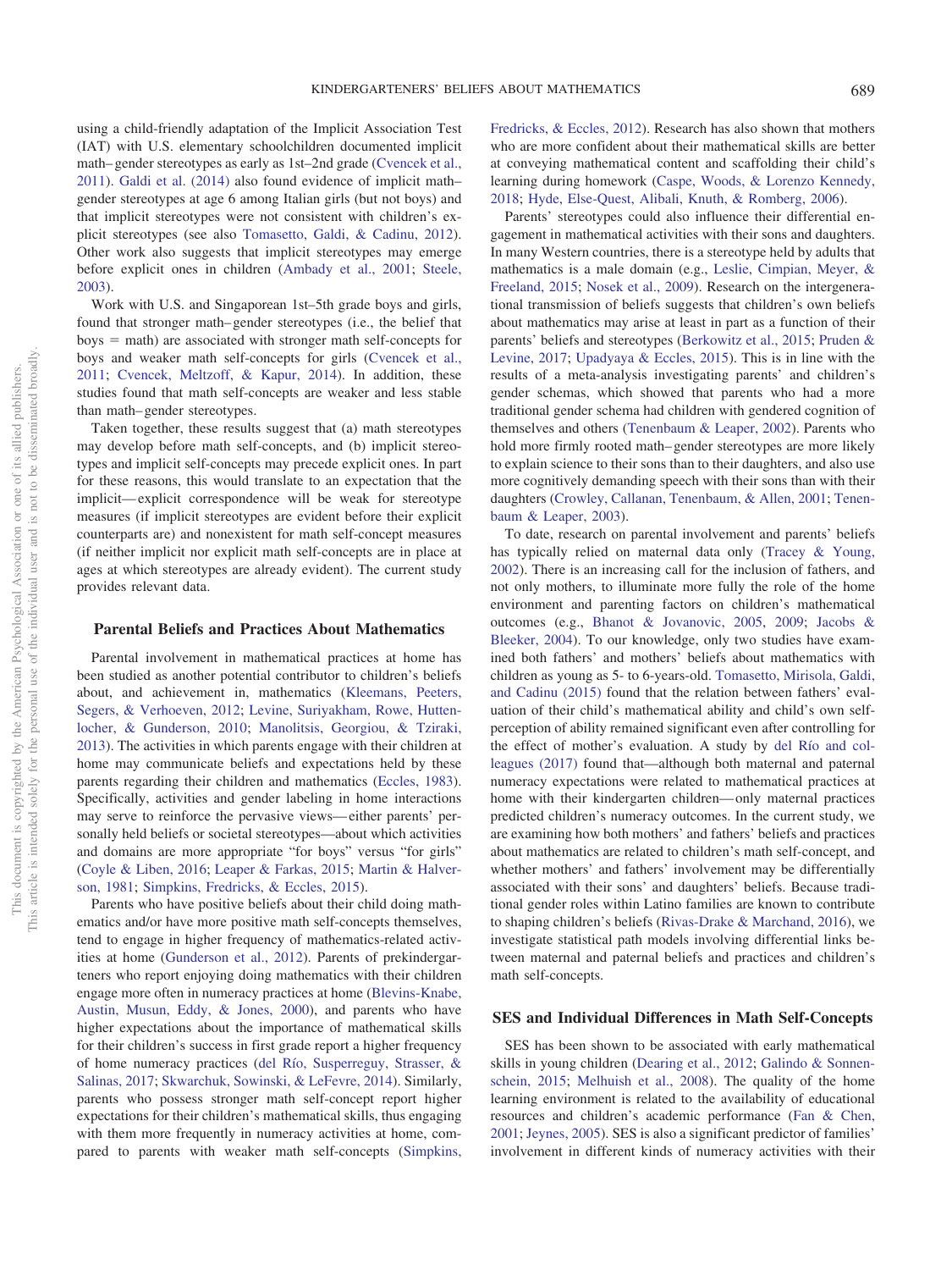children: It has been reported that low SES families tend to offer fewer numeracy activities and resources [\(Saxe et al., 1987;](#page-15-19) [Sus](#page-15-20)[perreguy & Davis-Kean, 2016\)](#page-15-20). This difference in home numeracy activities may be related to both the development of mathematical skills and of mathematical beliefs such as stereotypes or selfconcepts.

Another pathway through which SES may be related to children's own views of mathematics is through societal expectations. In Chile, schools are highly segregated by SES and thus students are grouped in homogeneous schools. The educational results of each school sector (public, charter, and private) on the Chilean standardized tests show an important gap between low and high SES schools. The scores of schools on the standardized tests of mathematics and language in Chile (SIMCE) are public, and annual rankings of schools are published in the newspapers. Consequently, Chilean families and children from different neighborhood schools are well aware of social expectations regarding their educational achievement, putting students from a low SES background at risk of being susceptible to these expectations from an early age.

Several studies have shown that parental expectations are related to an increase in students' mathematical achievement, and that SES can be a moderator of these relations [\(Murayama, Pekrun,](#page-14-20) [Suzuki, Marsh, & Lichtenfeld, 2016;](#page-14-20) see also [Benner, Boyle, &](#page-12-6) [Sadler, 2016;](#page-12-6) [Bicer, Capraro, & Capraro, 2013;](#page-12-7) [Stull, 2013\)](#page-15-21). Using structural equation modeling techniques and data from a national cross-sectional study, [Davis-Kean \(2005\)](#page-13-22) found that SES was a predictor of parental expectations, and that these expectations, in turn, are related to achievement through parents' practices. In other words, low SES families showed lower expectations and, consequently, parents demonstrated less supporting academic practices.

#### **Aims of the Current Study**

It is informative to examine the developmental relation between children's math stereotypes and their math self-concepts; and it is also important to additionally examine the interplay between parental beliefs and practices and their relations to the development of children's own beliefs.

To address this point, we used path analysis, a technique that allows the examination of multiple pathways simultaneously to identify both direct and indirect effects of predictors. This path analysis was conducted to assess several theoretical predictions that are derived from the five interrelated lines of previous research. First, capitalizing on research in elementary students that shows that children hold stereotypes about which gender is more strongly associated with mathematics [\(Ambady et al.,](#page-12-2) [2001;](#page-12-2) [Cvencek et al., 2011;](#page-13-5) [Galdi et al., 2014;](#page-13-8) [Heyman &](#page-13-9) [Legare, 2004;](#page-13-9) [Steele, 2003\)](#page-15-7), we examined the possible relation of children's own stereotypes about mathematics and gender to their emerging math self-concept. For consistency, we also examined whether parents' stereotypes were associated with parents' self-concepts. Second, following research about the relation of parents' beliefs and their engagement in mathematical activities with their children [\(Blevins-Knabe et al., 2000;](#page-13-15) [del Río et al., 2017;](#page-13-16) [Gunderson et al., 2012;](#page-13-2) [Hyde et al., 2006;](#page-14-14) [Simpkins et al., 2012;](#page-15-12) [Skwarchuk et al., 2014\)](#page-15-11), we examined paths from parents' beliefs, stereotypes, and self-concepts, to their mathematical practices at home. Third, based on findings

that parents with more traditional gender schema had children with gendered cognition of themselves and others [\(Tenenbaum](#page-15-15) [& Leaper, 2002\)](#page-15-15), we also evaluated the relations of parents' self-concepts to children's self-concepts and stereotypes. Fourth, given the known association of SES with mathematics achievement and the mathematical home environment [\(Dearing](#page-13-19) [et al., 2012;](#page-13-19) [Fan & Chen, 2001;](#page-13-21) [Galindo & Sonnenschein, 2015;](#page-13-20) [Jeynes, 2005;](#page-14-19) [Melhuish et al., 2008;](#page-14-18) [Saxe et al., 1987;](#page-15-19) [Susper](#page-15-20)[reguy & Davis-Kean, 2016\)](#page-15-20), we also examined the role of SES. Fifth, taking into account the part that traditional gender roles may play in differentiating parents' behaviors toward their sons versus daughters [\(Rivas-Drake & Marchand, 2016\)](#page-15-6), we examined the above-mentioned relations for both mothers' and fathers', and took into account the child's sex. Some of these models are causal in nature, but the path analyses themselves do not provide clear evidence of causal direction (we return to this issue in the Discussion section).

Such messages are likely to be related to a child's motivation to pursue particular activities in the short run. In addition, over time, children are expected to develop their own selfperceptions and interests, based on their parents' messages and behaviors as well as on their own experiences, and these selfperceptions will ultimately affect their future task choices [\(Ja](#page-14-21)[cobs & Eccles, 2000\)](#page-14-21). For example, parents who value math and believe that their children excel at it might convey this to the child by engaging in a range of math-promotive behaviors (e.g., positive comments, playing math games with the child, enrolling the child in an engineering camp). Such messages are likely to help children develop high values and more positive selfperceptions of math abilities. Of course, it is important to acknowledge that parents' and children's beliefs are likely to influence each other reciprocally.

Beyond the path analysis, we sought to make three novel contributions. First, we measured both explicit and implicit beliefs in the same children, thus providing a more comprehensive assessment of children's developing beliefs about mathematics than either type of measure taken alone. Based on the extant literature, we expected to find significant relations between these variables in the case of implicit measures (but did not predict this for the explicit, self-report measures because previous work found them to be less sensitive in preschool children). Second, few previous studies of young children have examined the relation between children's math– gender stereotypes and self-concepts and the corresponding measures in both parents. This is an important gap because parents are likely to be a strong source of identity development in children, and mothers and fathers might have distinct roles. We hypothesized differential links between parental beliefs and practices and children's math self-concept, depending on the gender of the parent and the child. Third, no previous study has examined the early development of math– gender stereotypes and their relation to children's math self-concepts as early as 5 years of age. At the broadest level, this study aimed to examine the relation between parents' and children's beliefs about mathematics in the family environment, especially as it pertains to the emergence of students' math self-concept at early ages. Based on previous literature with older children, we expected math– gender stereotypes to emerge earlier and influence math selfconcepts rather than the other way around.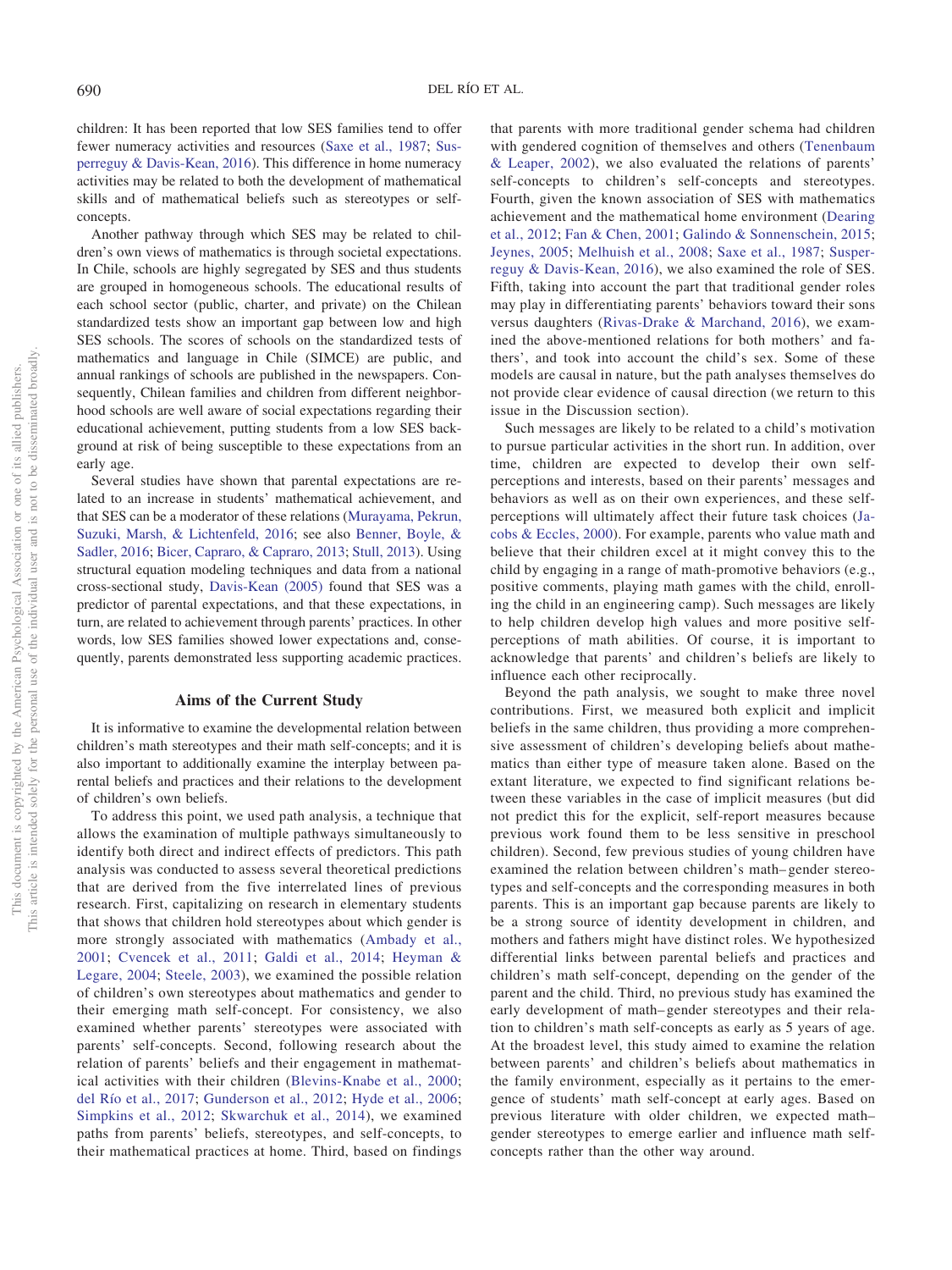# **Method**

# **Participants and Setting**

The data reported in this study were collected between March and June of 2016, using a sample of 5-year-old children and their parents in Chile. The procedures of this research were approved in advance by both the Santiago School District, as well as the University Diego Portales institutional ethics committee, as project #067–2014, "La matemática es un asunto de niños: estereotipos de niños y niñas de kínder, sus familias y educadoras" ["*Math is for boys: Kindergarten children, teacher and parents math-gender stereotypes,*" Fondecyt N°1150156]. Recruitment was done through schools. Principals were contacted by phone and then in person to explain the procedures of the study. Parents were contacted during Parent–Teacher Association meetings to explain the study procedures, and they were asked to give written consent for their participation and that of their children.

The study was conducted in eight urban schools in Santiago, Chile, four of which were public schools that primarily served students from low-income families, and the other four were private schools that served children from higher income families. There is high socioeconomic segregation within the Chilean educational system [\(Valenzuela, Bellei, & de los Ríos, 2014\)](#page-15-22), which means that, in any given school, children's SES will be very similar. Also, we used household income declared by parents as an individual measure for children's SES (low SES families came from households that are actually considered to be low-income by Chilean standards).

**Children.** Our sample included 180 kindergarten children (87 girls). Kindergarten is the first mandatory educational level in Chile, and the last before formal education that begins with 1st grade. The mean age of children was  $5.6$  years  $(SD = 0.37,$  age  $range = 4.4 - 7.1$  years). Children's age was not significantly different between low and high SES. Children were evaluated during a one-on-one session with a researcher in a quiet room provided by the schools. All children gave verbal assent to participate. The measures were administered in a single session lasting 20 –30 min. Children were tested individually in a separate quiet room outside of their classroom while seated at a desk.

Parents. One hundred eighty families (99 from low SES, 81) from high SES) were recruited. Each family included a participant child plus two parental figures. The mother's and father's ages were: mother age,  $M = 36.3$  years,  $SE = 6.8$ ; father age,  $M = 38.9$ years,  $SE = 8.5$ . On average, low SES parents had an educational level lower than a high school diploma, whereas high SES parents were above a high school diploma. The father group included not only biological fathers, but also encompassed male father figures living in the homes of the targeted children, including grandfathers, male partners, and adult brothers (19 cases). The parents' evaluation was done at their home, and a small monetary incentive (equivalent to U.S. \$30) was offered for their participation. Out of the total 180 children and their parents, 171 (82 female) presented complete data on all tasks, and these families constituted the analytical sample of this study.

#### **Materials**

Each test session began with a 3–5 min description of the study, during which children were familiarized with the test apparatus (i.e., electronic tablet with a 20.3 cm screen). The children were told that they would be "asked to play a computer game and to answer some questions." For both children and parents, the order in which implicit and explicit measures were administered was counterbalanced. The numeracy beliefs and practices questionnaire was administered to parents after the implicit and explicit measures.

**Children's tasks.** All children completed two implicit and two explicit measures.

*Implicit measures.* For the implicit tasks, children completed a child-friendly adaptation of the adult IAT. The child-friendly adaptations of the IAT used in this research (described below) were based on a pictorial, color-coded Child IAT version developed and validated for use with preschool children (see [Cvencek,](#page-13-23) [Greenwald, & Meltzoff, 2016,](#page-13-23) for details). Children are asked to rapidly sort the stimuli belonging to four categories by using two response keys. The Child IAT is based on the principle that it is easier to give the same response to items that are associated than if they are not. Children, similarly to adults, find certain associations to be more natural or "congruent," and they respond to them with more facility.

*Implicit measure of math– gender stereotypes.* This Child IAT measure assessed the stereotype of associating social group with academic subject (math  $=$  boys). This is referred to as a mathgender stereotype. During the math– gender stereotype Child IAT, children responded to images representing the categories of math, reading, boy, and girl. The math and reading categories were each represented by pictures of items related to the subjects (e.g., calculator, numbers, book, and letters). Four pictures of children were used to represent each of the two gender categories. In one task, math and boy images shared a response key, as did reading and girl images. This is termed the "congruent" task because it aligns with the common stereotype. In the other task, the assignment of the math and reading images was reversed.

The math– gender stereotype Child IAT score (*D*) was calculated using the scoring algorithm developed by [Greenwald, Nosek,](#page-13-24) [and Banaji \(2003\),](#page-13-24) where *D* score is calculated by first (a) computing the difference between the mean response latencies of the congruent and incongruent tasks for each subject, then (b) dividing that by the pooled standard deviation. For the math– gender stereotype IAT, *D* was scored so that it had the computational upper and lower bounds of  $+2$  (math  $=$  boys) to  $-2$  (math  $=$  girls), with a rational value of 0 indicating an equally strong association of math with both genders (i.e., a *D* score of 0 indicated the child's mean response latency in the math  $=$  boys task was statistically equal to that of the math  $=$  girls task).

*Implicit measure of math self-concept.* The implicit measure of math self-concept was another Child IAT. This measure assessed the degree to which the child associated him- or herself with  $math$  (me  $=$  math). The math self-concept measure followed the same format as the math– gender stereotype IAT, with one exception: Instead of the boy and girl categories, the categories me and not-me were included, along with math and reading. The me and not-me categories were represented by two sets of novel flags: one set that had been given to the child ("my flags"), and another set which did not belong to the child ("not my flags"). This is based on a social psychology phenomenon termed the *mere ownership effect*. Children, just like adults, who receive an item as a gift (i.e., acquire its ownership) evaluate that item more favorably than do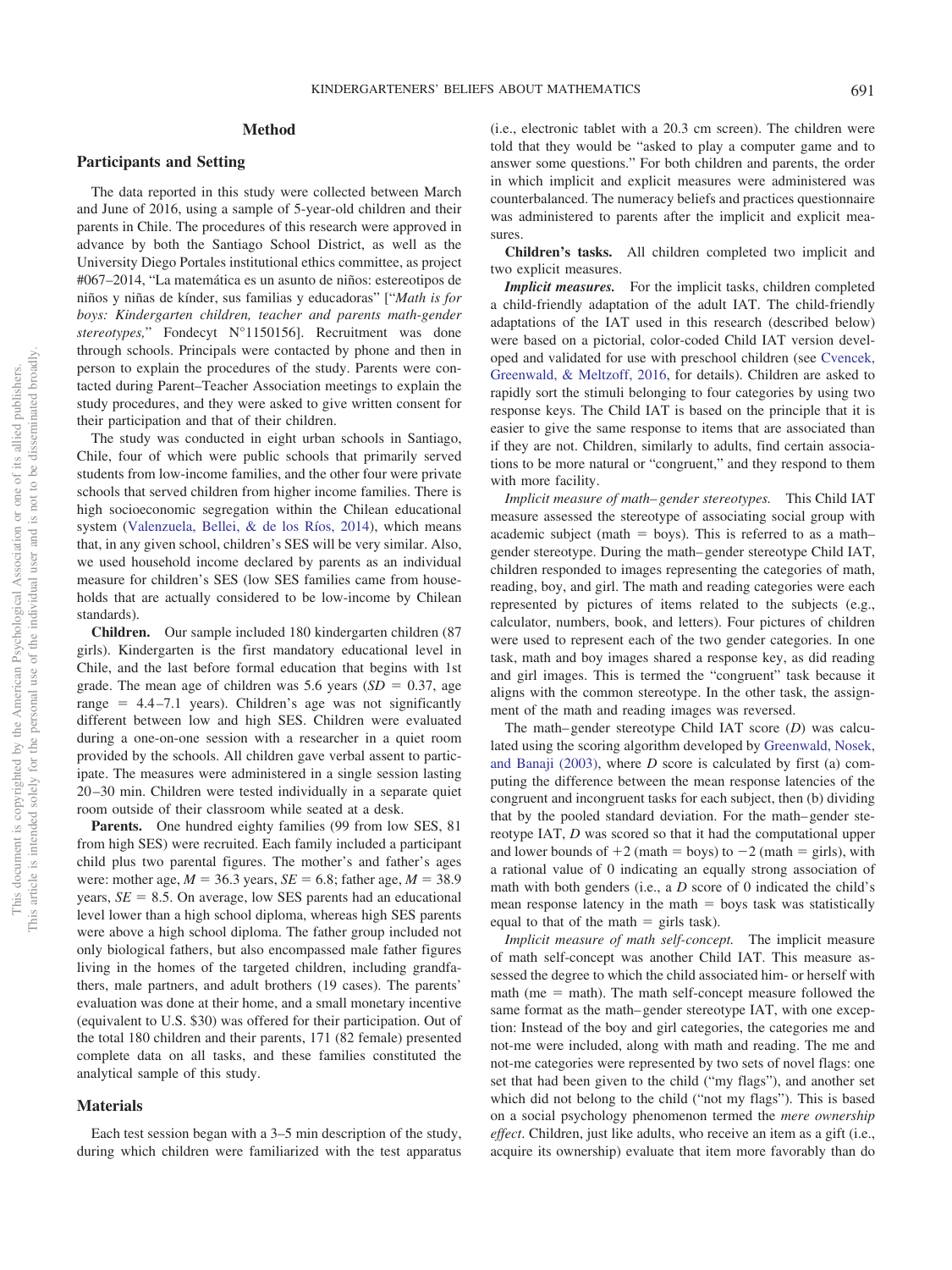people who examine an identical item but do not own it [\(Beggan,](#page-12-8) [1992\)](#page-12-8). [Cvencek et al. \(2016\)](#page-13-23) provide extensive psychometric validation of the use of small flags as proxies for the self in Child IAT measures. In one test block, math and me images shared a response key, as did reading and not-me images. In the other test block, left versus right assignment of the math and reading images was reversed.

The math self-concept Child IAT *D* was computed in a similar fashion as the math– gender stereotype measure, with the computational upper and lower bounds of  $+2$  (me = math) to  $-2$  (me = reading), with a rational value of 0 indicating an equally strong association of self with both academic subjects (i.e., a D score of 0 indicated the child's mean response latency in the me  $=$  math task was statistically equal to that of the  $me =$  reading task).

*Explicit measures.* For the explicit tasks, children completed two pictorial Likert-scales. The explicit measures of math– gender stereotypes and math self-concepts were administered as four Likert-scale questions based on [Harter and Pike's \(1984\)](#page-13-25) Pictorial Scale of Perceived Competence and Acceptance for Young Children. [Cvencek et al. \(2011\)](#page-13-5) validated these pictorial measures as indicators of math– gender stereotypes and math self-concepts (see also [Cvencek et al., 2015;](#page-13-4) [Paz-Albo Prieto, Cvencek, Llácer,](#page-15-23) [Escobar, & Meltzoff, 2017\)](#page-15-23).

Measures assessing each of the two constructs consisted of two questions. For each question, children were shown two pictures of a child character and responded by reporting: (a) which of the two characters (boy or girl) they believed possessed an attribute (e.g., liking math) to a greater degree, and (b) whether the character possessed the attribute "a little" or "a lot." This was done by pointing to two different-sized circles (1.1 cm and 2.3 cm in diameter, respectively) to indicate less versus more possession of the attribute.

*Explicit measure of math– gender stereotypes.* The self-report measure of math– gender stereotypes was administered as two Likert-scale questions. In one item, a picture of a boy doing mathematics was presented next to a picture of a girl doing mathematics, and the child was asked which one was believed to like math more. After making a selection, the child was asked to decide if the character in the picture liked math a little more or a lot more. A second item followed the same format as the first item, but the characters in the pictures were reading instead of doing mathematics; the children were asked to decide who liked to read more. The explicit math– gender stereotype measure was computed as a difference score that ranged from  $+2$  ("boy character") likes math more than he likes reading") to  $-2$  ("girl character likes math more than she likes reading"), with a rational value of 0 indicating that the child picked the boy and girl character as both liking math (and reading) equally (in increments of .5).

*Explicit measure of math self-concept.* The self-report measure of math self-concept was similar to the pictorial math– gender stereotype measure. For each question, children were shown two pictures of a child character— one engaged in mathematics, the other in reading—and responded by selecting which same-sex character was more like the self. The explicit math self-concept measure was scored as a difference score that ranged from  $+2$ ("same-sex character doing math is more like me") to  $-2$  ("samesex character doing reading is more like me"), with a rational value of 0 indicating that the child picked the same-sex character that

was doing mathematics and the same-sex character that was doing reading as both being equally like him or her (in increments of .5).

Parents' tasks. Parents completed the corresponding adult versions of implicit and explicit stereotype and self-concept measures as their children, as well as explicit measures of home numeracy practices and beliefs.

*Implicit measures.* For the implicit tasks, parents completed two standard, adult IATs: One IAT measured math– gender stereotypes and another IAT measured math self-concepts. Both implicit measures were derived from previously published IATs with adults [\(Nosek, Banaji, & Greenwald, 2002\)](#page-14-22) and used the same scoring conventions as the corresponding Child IATs (see above).

*Implicit measure of math– gender stereotypes.* The implicit measure of math– gender stereotype for parents was an IAT with the same categories as the math– gender stereotype Child IAT, but with the following, written category labels: mathematics, language, male, and female. Where the Child IAT used pictures to represent the four categories, the adult IAT used only text stimuli (e.g., "subtraction," "verbs," "him," "she"). The math– gender stereotype IAT for parents was scored using the same *D* scoring algorithm that was used with children [\(Greenwald et al., 2003\)](#page-13-24).

*Implicit measure of math self-concept.* The implicit measure of math self-concept for parents was an IAT with the same categories as the math self-concept Child IAT, but with the following, written category labels: *mathematics*, *language*, *self*, and *other*. Where the Child IAT used pictures to represent the four categories, the adult IAT used only text stimuli (e.g., "algebra," "poetry," "myself," "them"). The *D* scoring algorithm used for the math– gender stereotype IAT was also used to score the math selfconcept IAT for parents [\(Greenwald et al., 2003\)](#page-13-24).

*Explicit measures.* Parents also completed three explicit measures pertaining to math– gender stereotypes, math self-concepts, and parental numeracy expectations and practices.

*Explicit measure of math– gender stereotypes.* The self-report measure of math– gender stereotype for parents was administered as two Likert-scale questions, one each for mathematics and language: "Please rate how much you associate mathematics [language] with males or females" [\(Nosek et al., 2002\)](#page-14-22). Responses were selected from a scale of 1 (*strongly male*) to 7 (*strongly female*), with a midpoint option of 4 (*neither male nor female*). Following [Nosek et al. \(2002\),](#page-14-22) by taking the difference between the mathematics and language ratings, the explicit stereotype measures were made comparable to the implicit measures: Rational zero points were provided by the measures' construction as difference scores that have expected values of zero when the constructs being measured are absent.

*Explicit measure of math self-concept.* The self-report measure of math self-concept for parents was administered as three Likert-scale questions [\(Nosek et al., 2002\)](#page-14-22). Two questions asked how much the subject agreed with the statements, "I consider myself to be a mathematical [language] person. (Me considero a mí mismo/a como una persona matemática [de lenguaje])." Responses were selected from a scale of 1 (*strongly disagree*) to 7 (*strongly agree*), with a midpoint option of 4 (*neither disagree nor agree*). A third item asked, "Do you consider yourself to be more mathematical or linguistic? (¿Se considera a sí mismo como más matemático/a o más de lenguaje?)." Responses for this item were selected from 1 (*strongly a mathematical person*) to 7 (*strongly a language person*), with a midpoint option of 4 (*neither a mathe-*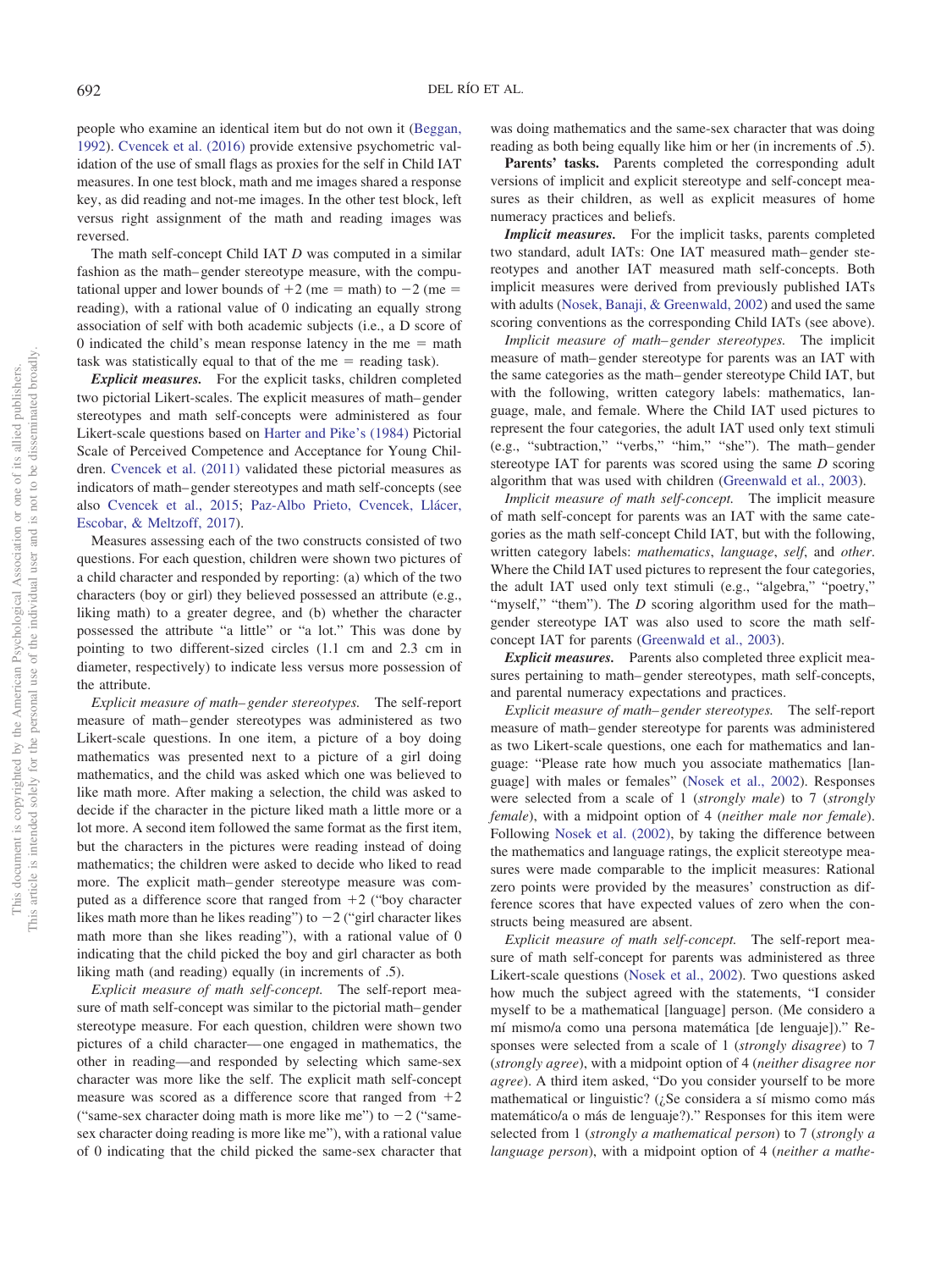*matical nor a language person*). Similar to the math– gender stereotype measure, the explicit math self-concept measure was also computed as a difference score between mathematics and language ratings.

*Home numeracy expectations and practices questionnaire.* Both parents also completed an adapted Spanish version of the Parents' Home Numeracy Questionnaire on paper [\(Skwarchuk et](#page-15-11) [al., 2014\)](#page-15-11). This questionnaire included a series of home numeracy activities in which parents reported the frequency with which they involved their children in mathematical practices at home, on a scale ranging from 1 (*rarely or never*) to 5 (*most days per week*). Some sample items include, "I help my child learn simple sums (e.g.,  $2 + 2$ )," "I encourage my child to do mathematics in his/her head," "We talk about time with clocks and calendars," and "I help my child weigh, measure, and compare quantities;" and also activities such as, "I teach my kid to recognize written numbers," "We play board and card games," or "We sing songs that include numbers." Two scales, one for mothers and one for fathers, were created by averaging the 13 items for each parent.

Parents also reported how much they agreed with the importance of their child reaching specific numeracy benchmarks before starting Grade 1, on a scale of 1 (*unimportant*) to 5 (*important*). These benchmarks included counting to 10 and counting to 100, among others. Following [Skwarchuk et al. \(2014\),](#page-15-11) parents indicated the importance of six numeracy benchmarks. The resulting ratings were averaged to create the mothers' and the fathers' numeracy expectations scales.

#### **Data Reduction**

Based on the three previously published exclusion criteria from the Child IAT literature (i.e., excessively fast or slow responding, excessive error rates; [Cvencek et al., 2011\)](#page-13-5), data for 17 participants were excluded from the analyses. The final sample included 163 children (80 girls; 83 boys) who had valid data for at least one of the two Child IATs (none of the parents met any of these exclusion criteria). For the path analyses, missing data were treated using Full Information Maximum Likelihood in Mplus, which provides unbiased estimates in these cases [\(Graham, 2009\)](#page-13-26). Therefore, the final sample for these models was 171 cases (82 mothers and 89 fathers).

#### **Analysis Plan**

First, we examined the means of the implicit and explicit measures. Scores for each group of participants (girls, boys, mothers, and fathers) were compared against its neutral point. For all implicit measures, the neutral point was the rational zero point of each Child/adult IAT; for all explicit measures the neutral point was the midpoint of the scale (see above). Testing for the significant differences from zero allows us to evaluate whether math– gender stereotypes and math self-concepts are evident in each group of participants and if so, in which direction. In the case of child participants, these tests provide developmental evidence for the emergence (or lack thereof) of implicit and explicit math– gender stereotypes and math self-concepts at 5 years of age.

In addition, for each measure, we compared boys' scores to girls' scores, and mothers' scores to fathers' scores. Testing for male–female differences in math– gender stereotypes and math

self-concepts for children and parents allows us to evaluate whether the construct (stereotype vs. self-concept) is evident in one gender more strongly than in the other.

Next, we examined correlations between children's and parental scores on all measures. Testing for parent– child relations allows us to evaluate how stereotypes about mathematics may transfer from parents to children.

Finally, we conducted path analyses to provide estimates of the magnitude and significance of hypothesized relations between our measured variables. Using path analyses with Mplus [\(Muthén &](#page-14-23) [Muthén, 1998 –2015\)](#page-14-23), we tested models for predicting children's explicit and implicit math self-concepts. These models allow us to evaluate how well the proposed cognitive, parental, behavioral, and demographic factors predict math self-concepts of 5-year-olds.

### **Results**

The results are organized in five sections. Presented first are the results of implicit and explicit stereotype measures, followed by the results of implicit and explicit math self-concept measures. Presented next are the analyses of the explicit measures of parental numeracy beliefs and practices at home. Finally, the full models of direct and indirect effects on children's early implicit math selfconcepts are presented. [Table 1](#page-7-0) shows correlations between SES, child gender, and our child and parent measures (the correlation table that presents these results separately for girls and boys can be found in the [online supplemental material\)](http://dx.doi.org/10.1037/dev0000658.supp).

#### **Math–Gender Stereotypes**

On the IAT measure, the implicit math  $=$  male stereotype was significantly different from zero (and in the predicted, stereotypic direction of math = male) for fathers,  $t(170) = 6.79$ ,  $p < .001$ ,  $d =$ 0.52, mothers,  $t(170) = 6.53$ ,  $p < .001$ ,  $d = 0.50$ , and boys,  $t(80) = 2.62$ ,  $p = .01$ ,  $d = 0.29$ , but not for girls,  $p = .66$  (see [Figure 1,](#page-8-0) top panel). There was a sex difference in how strongly the children held the math– gender stereotype: Boys associated *math* with *male* significantly more strongly than did the girls,  $t(156) = 2.02, p = .04, d = 0.32$ . No statistical difference was found for the strength of the implicit math– gender stereotype for mothers and fathers,  $p = .94$ .

On the explicit measure, the math  $=$  male stereotype was statistically significant (again in the stereotypic direction) for fathers,  $t(170) = 5.98$ ,  $p < .001$ ,  $d = 0.46$ , and mothers,  $t(170) =$ 8.52,  $p \leq 0.001$ ,  $d = 0.65$ , but the explicit measure was not significant among either the kindergarten boys or the kindergarten girls,  $p_s$   $>$  .40 (see [Figure 1,](#page-8-0) bottom panel). No differences in the strength of the stereotype were found between explicit math– gender stereotypes of mothers and fathers,  $p = .12$ , nor between boys and girls,  $p = .61$ . However, we found that mothers of boys had stronger explicit math– gender stereotypes than fathers of boys,  $t(88) = 2.47$ ,  $p = .02$ ,  $d = 0.35$ .

#### **Math Self-Concepts**

The math self-concept measures addressed how the individual participant identified with mathematics. On the implicit math self-concept measure, the me  $=$  math association was significantly different from zero for fathers,  $t(170) = 5.30, p < .001, d = 0.41$ ,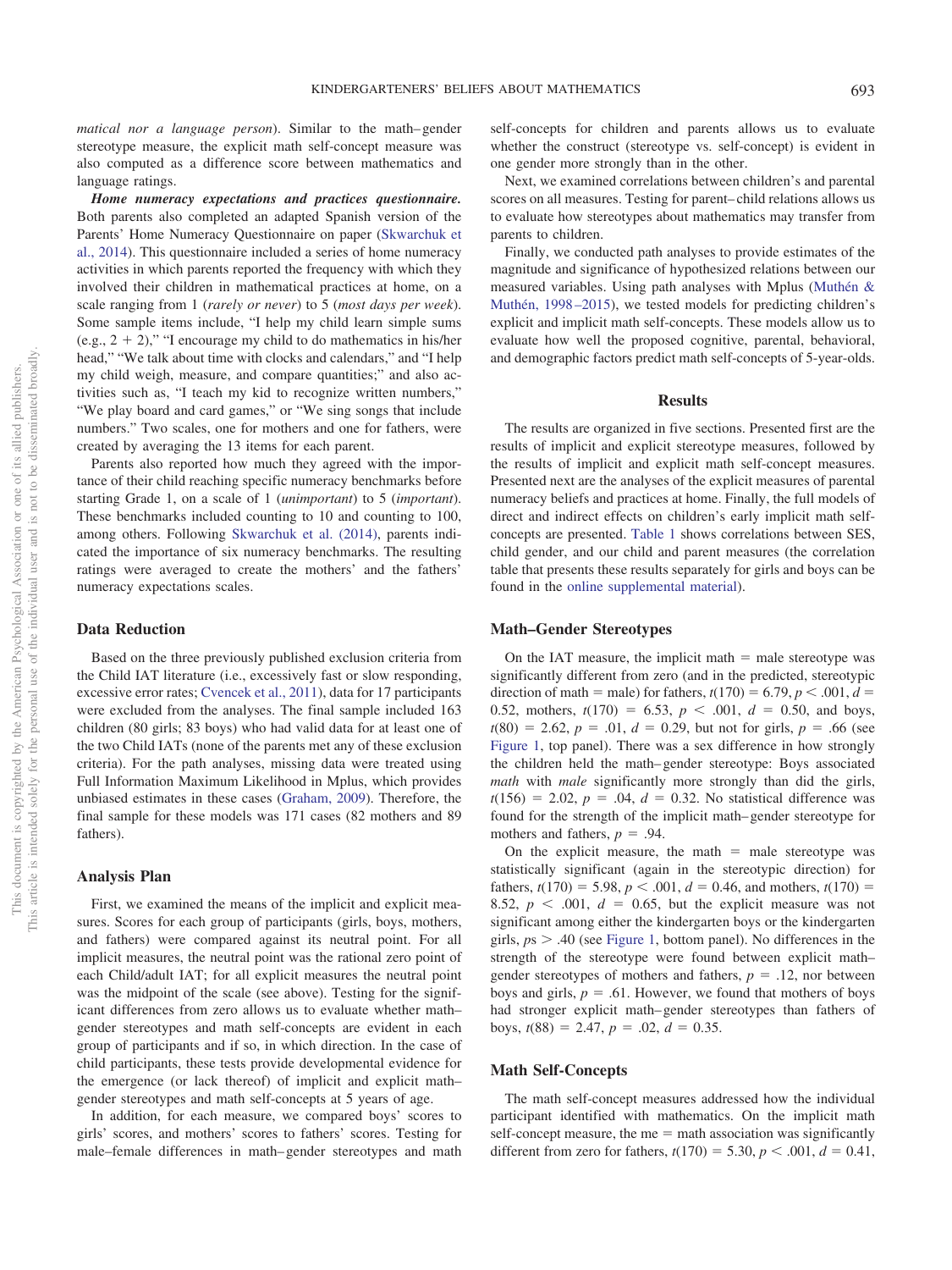<span id="page-7-0"></span>Table 1 *Correlations (Pearson's R) for SES, Gender, and All of the Children's and Parents' Implicit and Explicit Measures*

| Measure              |          | $\overline{c}$ | 3       | 4         | 5        | 6      | 7              | 8      | 9      | 10           | 11       | 12     | 13     | 14     | 15       | 16       | 17       |
|----------------------|----------|----------------|---------|-----------|----------|--------|----------------|--------|--------|--------------|----------|--------|--------|--------|----------|----------|----------|
| 1. SES               |          |                |         |           |          |        |                |        |        |              |          |        |        |        |          |          |          |
| 2. Child's gender    | $-.02$   |                |         |           |          |        |                |        |        |              |          |        |        |        |          |          |          |
| 3. Child's Im. MGS   | $-.11$   | $.16*$         |         |           |          |        |                |        |        |              |          |        |        |        |          |          |          |
| 4. Mother's Im. MGS  | $-.12$   | $-.04$         | $-.10$  |           |          |        |                |        |        |              |          |        |        |        |          |          |          |
| 5. Father's Im. MGS  | .002     | $-.002$        | .03     | $-.06$    |          |        |                |        |        |              |          |        |        |        |          |          |          |
| 6. Child's Ex. MGS   | .08      | $-.04$         | $-.10$  | $-.08$    | $-.02$   |        |                |        |        |              |          |        |        |        |          |          |          |
| 7. Mother's Ex. MGS  | .08      | .09            | $-.14$  | $.17*$    | $-.11$   | $-.10$ |                |        |        |              |          |        |        |        |          |          |          |
| 8. Father's Ex. MGS  | .11      | $-.09$         | $-.03$  | $-.02$    | $.20***$ | .13    | $-.001$        |        |        |              |          |        |        |        |          |          |          |
| 9. Child's Im. MSC   | .13      | .10            | $-.02$  | $-.11$    | $-.07$   | $-.04$ | $-.01$         | .06    |        |              |          |        |        |        |          |          |          |
| 10. Mother's Im. MSC | $.18*$   | .06            | .02     | $-.30***$ | .13      | .06    | $-.04$         | $.17*$ | .10    |              |          |        |        |        |          |          |          |
| 11. Father's Im. MSC | $.28***$ | $-.02$         | .03     | .03       | $.27***$ | $-.03$ | .05            | .10    | $-.12$ | .09          |          |        |        |        |          |          |          |
| 12. Child's Ex. MSC  | .01      | .03            | $-.02$  | $-.14$    | $-.13$   | .03    | $-.03$         | $-.14$ | .14    | .07          | .01      |        |        |        |          |          |          |
| 13. Mother's Ex. MSC | .14      | $-.03$         | $-.17*$ | $-.21$    | $-.003$  | .15    | $-.16^{\circ}$ | .003   | .08    | $.29***$     | $-.08$   | .12    |        |        |          |          |          |
| 14. Father's Ex. MSC | $.28***$ | $-.05$         | $-.05$  | $-.01$    | .11      | .10    | $-.03$         | .13    | $-.05$ | .02          | $.20***$ | $-.04$ | .02    |        |          |          |          |
| 15. Mother's NP      | $-.20**$ | $-.11$         | $-.08$  | .14       | $-.06$   | .01    | $-.02$         | $-.02$ | $-.09$ | $-.15*$      | $-.02$   | .08    | $-.07$ | $-.05$ |          |          |          |
| 16. Father's NP      | $-.17*$  | $-.01$         | .0001   | .10       | $.15*$   | $-.06$ | .14            | $-.04$ | .07    | $-.12$       | $-.01$   | .05    | $-.11$ | .05    | $.26***$ |          |          |
| 17. Mother's NB      | $-.05$   | .03            | .04     | .05       | .07      | .06    | .01            | .08    | $-.01$ | $-.03$       | $-.03$   | .05    | .12    | .04    | $.35***$ | $.26***$ |          |
| 18. Father's NB      | $-.09$   | $-.02$         | .05     | .07       | .07      | .04    | .10            | $-.05$ |        | $-.06 - .12$ | .01      | .09    | $-.03$ | .10    | $.19*$   | $.42***$ | $.39***$ |

*Note.* SES = socioeconomic status; Ex. = explicit; Im. = implicit; MGS = math–gender stereotype; MSC = math self-concept; NP = numeracy practices;  $NB =$  numeracy beliefs.<br>\*  $n \leq 0.5$  \*\*  $n \leq 0.1$ 

 $\frac{1}{p}$  *p* < .05.  $\frac{1}{p}$  = .01.

approached significance for kindergarten boys,  $t(81) = 1.73$ ,  $p =$  $.09, d = 0.19$ , but was clearly not significant for mothers or for kindergarten girls,  $ps > .96$  (see [Figure 2,](#page-8-1) top panel). Fathers had significantly stronger implicit math self-concepts than mothers,  $t(170) = 3.99, p < .001, d = 0.41$ . No statistical difference was found between implicit math self-concepts of boys and girls,  $p =$ .22.

On the explicit math self-concept measure, the me  $=$  math association was significantly different from zero in the positive direction for fathers,  $t(170) = 5.02$ ,  $p < .001$ ,  $d = 0.38$ , and the me = math association was statistically significant from zero in the negative direction for mothers, meaning that they identified significantly more strongly with linguistics than with math,  $t(170) = -3.60, p < .001, d = -0.28$  (see [Figure 2,](#page-8-1) bottom panel). As expected, fathers identified with mathematics significantly more strongly than mothers,  $t(170) = 6.13$ ,  $p < .001$ ,  $d =$ 0.66. For both boys and girls, the explicit math self-concept was not significantly different from zero, *p*s .70. The difference between boys' and girls' explicit math self-concepts was not significant,  $p = .71$ .

# **Parental Numeracy Practices and Parental Numeracy Beliefs**

On the parental measure of numeracy practices at home, both mothers and fathers reported a mean frequency of home numeracy practices greater than the scale midpoint,  $ts > 3.12$ ,  $ps < .002$ ,  $ds > 0.24$  (see [Figure 3\)](#page-9-0). Mothers reported that they were involved in numeracy practices with their child significantly more frequently than fathers did,  $t(169) = 4.18$ ,  $p < .001$ ,  $d = 0.39$ . No significant differences were observed for mother or father practices in relation to children's gender ( $p = .16$ , for mothers;  $p =$ .90, for fathers).

On the parental measure of numeracy expectations, mothers and fathers both reported an importance of numeracy significantly higher than the scale midpoint,  $ts > 2.31$ ,  $ps < .03$ ,  $ds >$ 

0.17 (see [Figure 3\)](#page-9-0). There was no significant difference between mothers' and fathers' beliefs of how important numeracy was for their children before starting first grade,  $p = .12$ .

#### **Path Analyses**

We tested models to explain children's math self-concept. Predictors of the child's self-concept were child stereotype, household income declared by parents (SES), parents' home numeracy practices, and parents' math self-concepts. Parents' math self-concepts were also entered as predictors of child stereotype. Parents' numeracy beliefs, their stereotypes, and their self-concepts were entered as predictors of their home numeracy practices and SES, and the parents' math– gender stereotypes were entered as predictors for their self-concepts.

Fit was assessed by using the three most commonly recommended fit indices [\(Hu & Bentler, 1999\)](#page-14-24). As recommended [\(Jackson, Gillaspy, & Purc-Stephenson, 2009;](#page-14-25) [Klem, 2000;](#page-14-26) [Yu,](#page-15-24) [2002\)](#page-15-24), a good fit was indicated by three preliminary tests. First, a good fit was indicated by having a chi-square  $(\chi^2)$  value that was not statistically significant. Second, the Root mean square error of approximation (RMSEA; a measure based on the noncentrality parameter) should have values less than 0.10 to indicate adequate model fit for RMSEA, or values around .06 to indicate good or excellent fit [\(Hu & Bentler, 1999\)](#page-14-24). Third, the comparative fit index (CFI) was used, because— unlike some of the less restricting indices—it pays a penalty for every estimation parameter added. CFI values greater than 0.85 indicate acceptable model fit [\(Bollen, 1989;](#page-13-27) [Watkins, 1989\)](#page-15-25). Both models (i.e., using both implicit and explicit measures) met these three criteria and thus are reported here.

The fit of the model with implicit measures was good ( $\chi^2$  = 64.53,  $df = 54$ ,  $p = .16$ ; RMSEA = 0.048; CFI = 0.915). Importantly, it showed significant paths to implicit math selfconcept of children. The model (see [Figure 4\)](#page-9-1) revealed that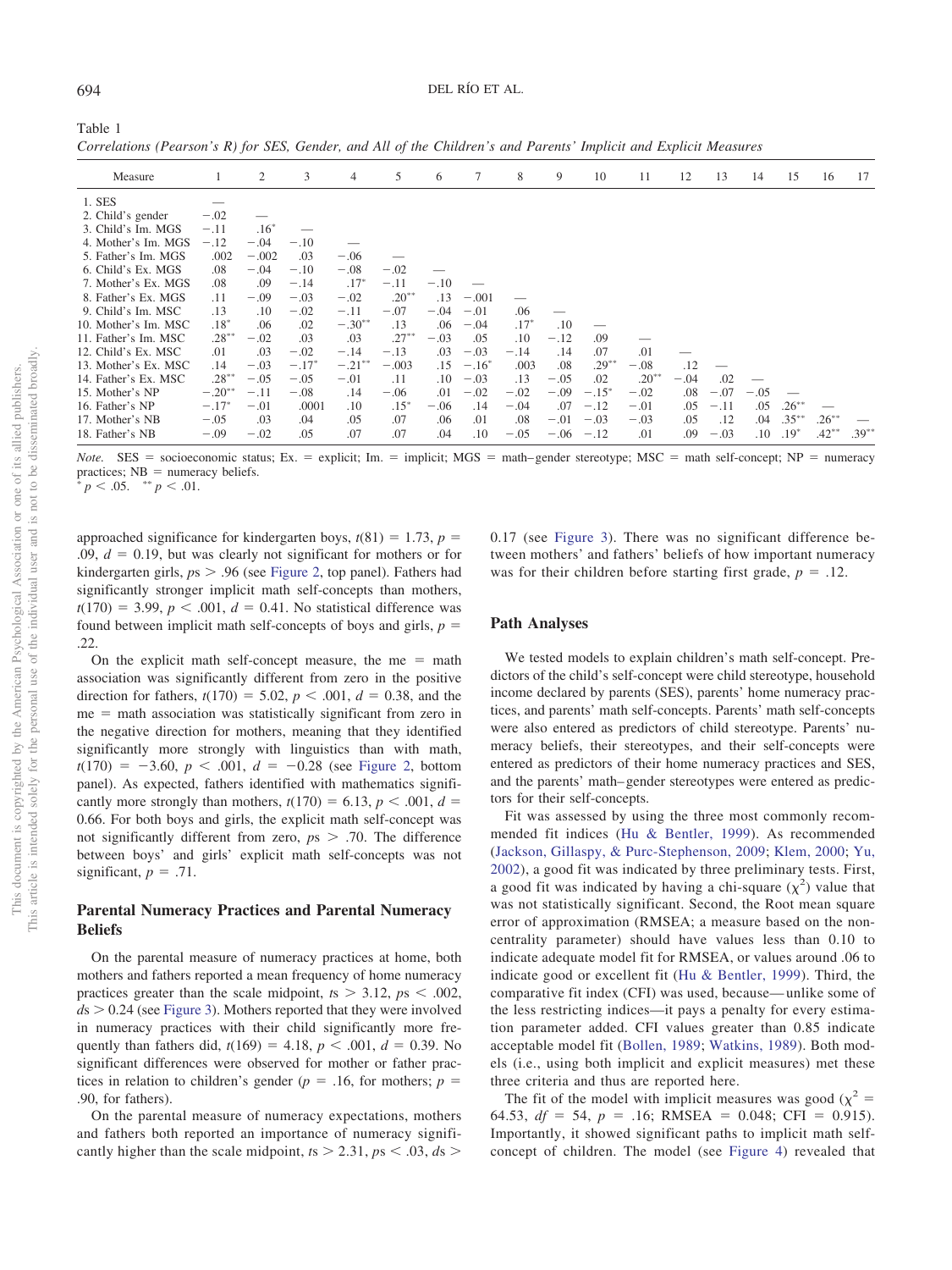

<span id="page-8-0"></span>*Figure 1.* Implicit (top) and explicit (bottom) math–gender stereotypes of Chilean 5-year-old children and their parents. Asterisks above a bar indicate difference from the neutral value of zero. Asterisks above a bracket indicate male-female difference.  $p < .05$ . \*\*\*  $p < .001$ . Error bars represent *SE*s.

girls' math self-concept was directly related to SES (girls from high SES have higher math self-concept than girls from low SES) and related to their fathers' and mothers' math selfconcepts. Fathers' math self-concept (the degree to which they self-identified with mathematics) had a significant negative path to their daughters' math self-concept ( $B = -0.35$ ,  $p <$ .001), while the path of mothers' self-concept was positive for daughters  $(B = 0.20, p = .01)$ . In addition, the frequency with which fathers engage in home numeracy activities with their daughters had a significant positive effect on their daughters' math self-concept ( $B = 0.29$ ,  $p = .03$ ). Surprisingly, mothers' math self-concept had a negative effect on their involvement with mathematical activities with their daughters  $(B = 0.24,$  $p = .02$ ). In the case of boys, none of the variables in the model accounted for significant variance in their math self-concept. To determine whether girls' and boys' models were significantly different, we fitted a model in which all predictors of child self-concept were constrained to be equal for boys and girls (see [Klem, 2000\)](#page-14-26). This model had significantly worse fit than the model where predictors of self-concept were allowed to vary between boys and girls  $(\Delta \chi^2 = 12.87, df = 6, p = .04)$ .

The fit of the model with explicit measures was also good, but in this case, the constrained model (in which paths are set to be equal for boys and girls) and the unconstrained model (in which they are allowed to vary across genders) had similar fit  $(\Delta \chi^2 = 4.1,$  $df = 6$ ,  $p > .05$ ). Although the constrained model was slightly more parsimonious, we report the unconstrained model in the main text (for completeness, the constrained explicit model is reported in the [online supplemental material\)](http://dx.doi.org/10.1037/dev0000658.supp) so that it can be compared to the (unconstrained) implicit model. The fit of the unconstrained model (see [Figure 5\)](#page-10-0) was good ( $\chi^2 = 58.69$ , *df* = 54, *p* = .31;



<span id="page-8-1"></span>*Figure 2.* Implicit (top) and explicit (bottom) math self-concepts of Chilean 5-year-old children and their parents. Asterisks above a bar indicate difference from the neutral value of zero. Asterisks above a bracket indicate male-female difference. <sup>a</sup>  $p \le 0.01$ . \*\*\*  $p \le 0.001$ . Error bars represent *SE*s.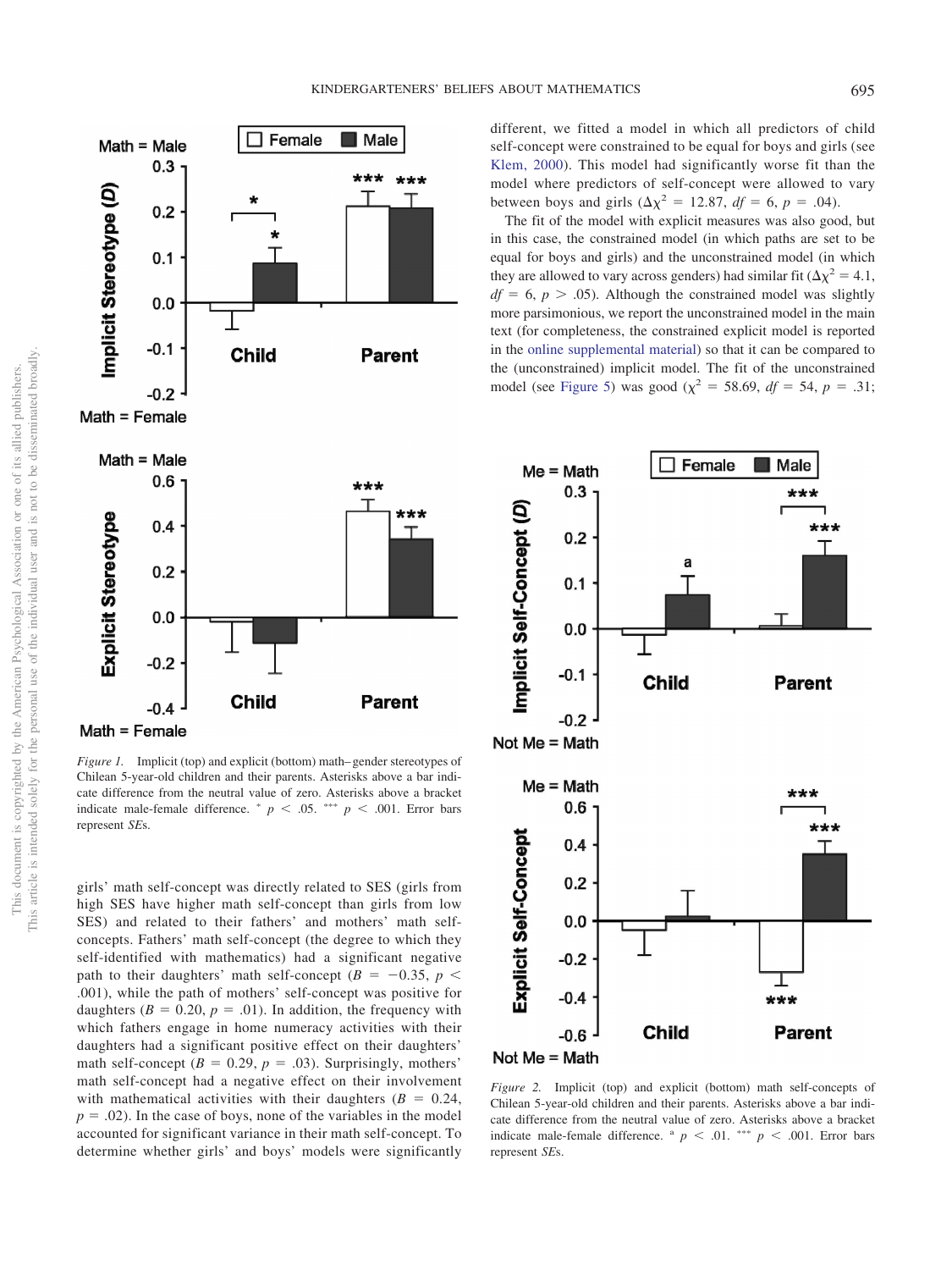

<span id="page-9-0"></span>*Figure 3.* Numeracy practices at home and beliefs about the importance of numeracy of Chilean mothers and fathers. Asterisks above a bar indicate difference from the midpoint. Asterisks above a bracket indicate male–female difference.  $p < .05$ .  $\sqrt[n]{p} < .01$ .  $\sqrt[n]{p} < .001$ . Error bars represent *SEs*.

 $RMSEA = 0.032$ ; CFI = 0.942). However, there were no significant contributions to the child's explicit math self-concept for any of the gender groups which may explain why the constrained and unconstrained models function equally well.

# **Discussion**

This study systematically tested 5-year-old children's beliefs about mathematics by examining: (a) children's stereotypes and math self-concept, (b) parental math– gender stereotypes and math self-concept, (c) parental beliefs about the importance of mathematics and their home numeracy practices (expectations), and (d) family SES. Several significant results emerged that are relevant to theories about STEM learning and stereotypes, the intergenerational transfer of beliefs, identity development, and home practices.

First, sex differences were found on implicit measures of kindergarteners' math– gender stereotypes (with boys holding the  $math = boy$  stereotype significantly more strongly than girls). Second, both mothers and fathers demonstrated highly significant  $math-pender$  stereotypes, and fathers held the me = math selfconcept more strongly than mothers. Third, girls' implicit math self-concept was linked directly to their family's SES and parents' math self-concepts. Significant indirect paths from parents' gender stereotypes to children's self-concepts were observed for the fathers of daughters.

# **Children's Early Math–Gender Stereotypes and Math Self-Concepts**

As early as kindergarten, Chilean boys already demonstrate implicit math– gender stereotypes. This finding contributes novel information to the literature. First, it is the earliest demonstration of implicit math– gender stereotypes to date. Previous research with elementary-school students in the United States [\(Ambady et](#page-12-2) [al., 2001;](#page-12-2) [Cvencek et al., 2011\)](#page-13-5), Canada [\(Steele, 2003\)](#page-15-7), and Italy [\(Galdi et al., 2014\)](#page-13-8) showed later emergence for this stereotype.



<span id="page-9-1"></span>*Figure 4.* Conceptual model of *implicit* math self-concept for girls and boys and standardized coefficients for the final (unconstrained) model. Standardized coefficients for girls are outside the parentheses; standardized coefficients for boys are inside the parentheses.  $p < .05$ .  $p < .01$ .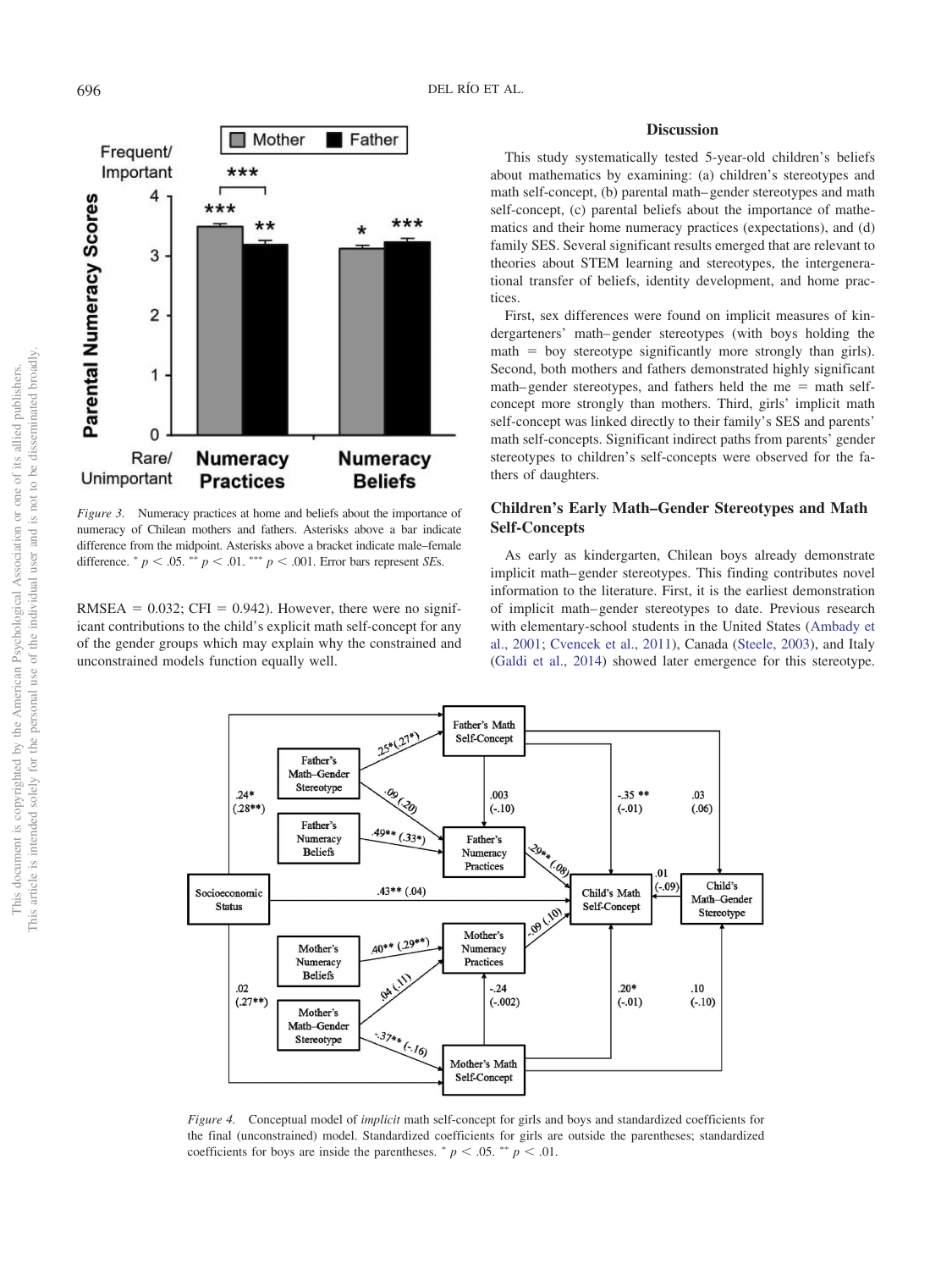

<span id="page-10-0"></span>*Figure 5.* Conceptual model of *explicit* math self-concept for girls and boys and standardized coefficients for the final (unconstrained) model. Standardized coefficients for girls are outside the parentheses; standardized coefficients for boys are inside the parentheses.  $p < .05$ .  $p < .01$ .

The early emergence of the math– gender stereotype in Chilean boys makes sense because the data show that the adult stereotypes and the gender gaps in children's standardized mathematics achievement (assessed in Grade 8 and 11) are more pronounced in Chile than in the United States, Canada, and Italy [\(Nosek et al.,](#page-14-16) [2009\)](#page-14-16). The current study shows that in a culture with large and persistent gender gaps in mathematics (one of our motivations for selecting Chile as a testbed), implicit math– gender stereotypes may be acquired as early as 5 years of age.

Second, boys, but not girls, demonstrated a significant math– gender stereotype. It is also true in North American samples that the math– gender stereotypes are more pronounced in males than in females [\(Nosek et al., 2009\)](#page-14-16). In the three available studies with implicit stereotype data [\(Ambady et al., 2001;](#page-12-2) [Cvencek et al.,](#page-13-5) [2011;](#page-13-5) [Steele, 2003\)](#page-15-7), more than 83% of K–2 boys demonstrated implicit math– gender stereotypes, in contrast to approximately 56% of K–2 girls. In the current study sampling much younger children, the percentage of children who demonstrated the implicit math– gender stereotype was also higher for boys (65%) than for girls (44%) at age 5. Why would boys be more prone to adopt these stereotypes at such an early age? One possible explanation is suggested by gender schema theory [\(Martin & Halverson, 1981\)](#page-14-13). The overall schema guides cognitive processing of gender information by providing children with information—at the level of labels (e.g., "for boys")—about what kinds of activities are most suitable for each gender. If parents and the wider culture strongly hold the pervasive stereotype that mathematics is "for boys" and label a variety of activities involving numeracy as being for males, then children who identify with being a boy may naturally register this stereotype and over the course of development begin applying this stereotype to themselves.

Third, we speculate that the prominent societal stereotype that mathematics is for boys more than for girls is registered at a very young age perhaps through some form of "statistical learning" about regularities in the ambient environment. Thus, in terms of developmental order of acquisition, we believe that math– gender stereotypes are acquired before math self-concepts— children seem first to register the regularities exhibited in the culture about their social group (stereotypes) and then, over the course of development, to internalize them by applying these cultural expectations to themselves (self-concepts). For converging data with young children see [Cvencek et al. \(2011\),](#page-13-5) and for older children and adolescents, see [Eccles \(1987\),](#page-13-28) [Evans, Copping, Rowley, and](#page-13-29) [Kurtz-Costes \(2011\),](#page-13-29) and [Marsh \(1986\).](#page-14-27) However, this is not a settled issue in the literature, because the appropriate fine-grained experiments have not yet been done. This order of emergence and mechanisms by which stereotypes may interact with self-concepts is an empirical question deserving of more study.

Fourth, these findings extend prior results. Whereas [del Río and](#page-13-10) [Strasser \(2013\)](#page-13-10) assessed Chilean kindergarteners' explicit stereotypes about mathematics, the current study assessed both implicit and explicit stereotypes, and kindergarteners' implicit and explicit math self-concepts. Using this combination of measures, we found that boys demonstrated a gender stereotype (math  $=$  boys) on implicit measures (see [Figure 1\)](#page-8-0). A similar pattern of effects was also obtained with the implicit math self-concept measures (see [Figure 2\)](#page-8-1). The finding that 5-year-old children are demonstrating gender differences on implicit but not on explicit measures of both stereotypes and self-concepts is interesting developmentally. Children seem to first register stereotypes via their implicit cognitive systems even when they are not able to introspect and explicitly verbalize their stereotyped inklings. Implicit measures may capture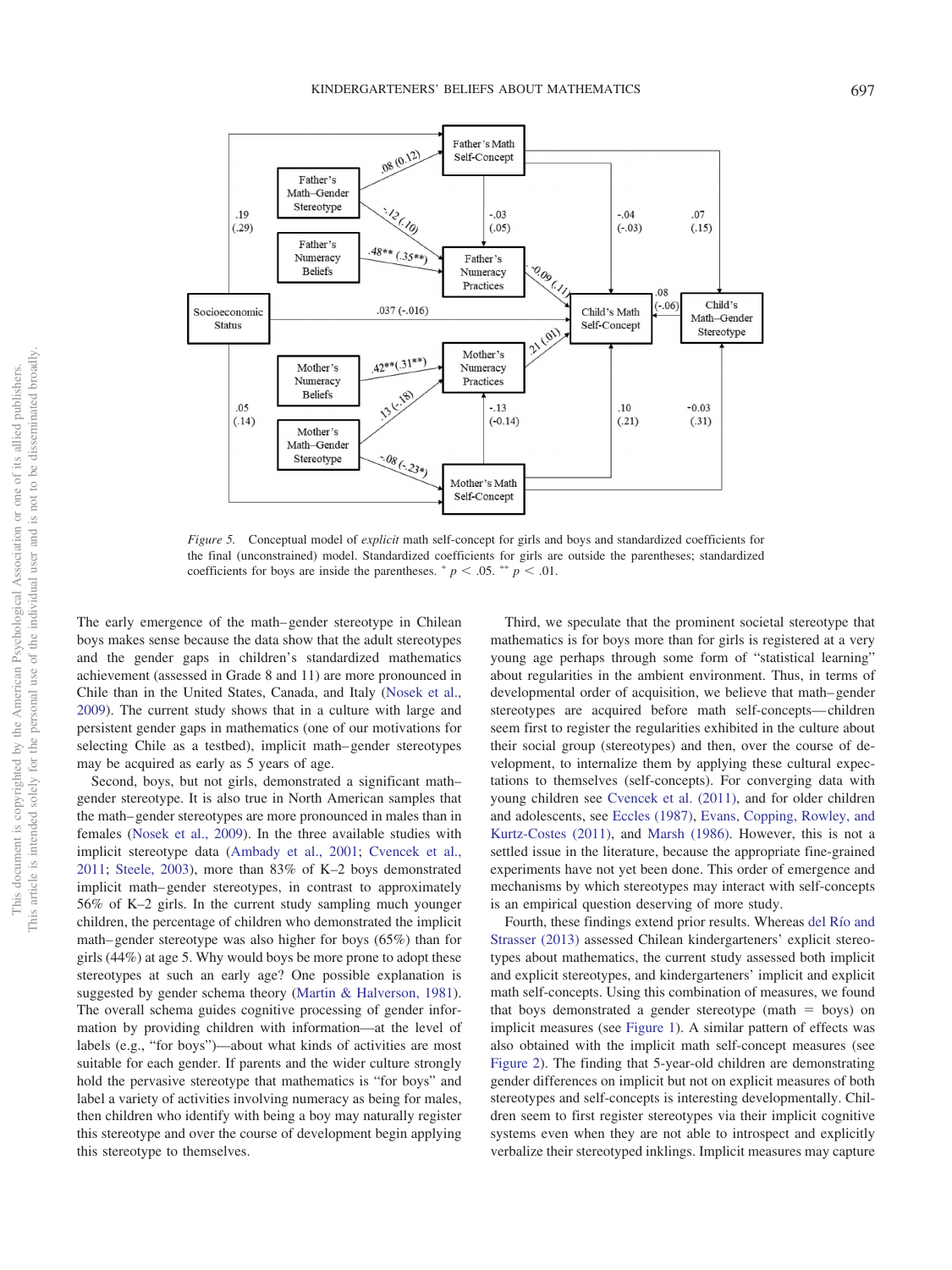nascent representations that do not rise to the level of conscious awareness, which can be assessed through Likert-scales and selfreport measures. The current results add to the growing literature showing that implicit measures are a useful tool for investigating young children's beliefs and attitudes that children may have difficulty expressing in words (e.g., [Cvencek, Fryberg, Covarru](#page-13-30)[bias, & Meltzoff, 2018;](#page-13-30) [Dunham, Baron, & Banaji, 2016\)](#page-13-31).

# **Parents' Math–Gender Stereotypes and Math Self-Concepts**

Chilean parents demonstrated both implicit and explicit math– gender stereotypes, and both were highly significant. Post hoc analyses indicated that the strength of those parental stereotypes did not significantly vary for parents of girls versus boys (see the [online supplemental material\)](http://dx.doi.org/10.1037/dev0000658.supp). This suggests that cultural stereotypes permeate minds of adults, regardless of their own personal experience with raising a son or a daughter.

Chilean parents also demonstrated math self-concepts that were in line with those gender stereotypes: Fathers identified with mathematics and mothers did not. Although mothers demonstrated neutral self-concepts on implicit measures (i.e., equally strong associations of  $me = math$  and  $me = language$ , they reported a strong identification with language on explicit measures. It is common in adult studies for the implicit and explicit measures to be divergent (e.g., [Hofmann, Gawronski, Gschwendner, Le, &](#page-13-32) [Schmitt, 2005\)](#page-13-32), but why would such an effect occur in this particular domain? One possible explanation may be that, regardless of their working status— only a third of the workforce in Chile is female—women are responsible for most of the household chores, including caretaking of children [\(Ministry of Labor, 2017\)](#page-14-28). Because caretaking duties often involve reading to children at bedtime (and perhaps not doing bedtime mathematical puzzles), mothers may come to identify strongly with language, and also, Chilean society has a strong literary tradition of female writers (e.g., Isabel Allende, Gabriela Mistral), which may also contribute to Chilean females in explicitly identifying themselves more with language than with mathematics.

It is also noteworthy that, for parents, the explicit and implicit stereotypes were strongly in the same direction as one another, and the same was true between explicit and implicit self-concepts. For children, however, such evidence was weak or nonexisting. Further research may help clarify why this might be the case.

#### **Girls' Early Math Self-Concepts**

In this sample of Chilean kindergarteners, girls' and boys' math self-concepts were related to different family factors as discussed below.

**Differential relations between mothers' and fathers' math self-concepts to girls' math self-concepts.** Mothers' math selfconcepts were positively related to girls' self-concepts, whereas fathers' math self-concepts were negatively related to girls' selfconcepts. Children generally tend to identify with the parent of their own gender [\(Maccoby, 2003\)](#page-14-29), and for girls, this would mean their mothers. Because Chilean mothers do not identify with mathematics, as our results show, then girls may not identify with mathematics either. One specific process by which the weak math self-concepts may transfer from mothers to their daughters is

mothers' less frequent use of mathematics-related language with their daughters than with their sons [\(Chang, Sandhofer, & Brown,](#page-13-33) [2011\)](#page-13-33). Such differential home numeracy practices for sons versus daughters may be especially influential in children's early development. Another possible process may derive from mothers providing girls with fewer opportunities to play with mathematicsrelated games [\(Bleeker & Jacobs, 2004;](#page-12-9) see also [Master, Cheryan,](#page-14-30) [Moscatelli, & Meltzoff, 2017\)](#page-14-30). Such parental practices might result in mothers conveying the message—either explicitly or implicitly to their daughters that "math  $\neq$  girls." Girls are highly exposed to strong parental messages about what is appropriate to do as a female (see [Martin, 1995\)](#page-14-31).

A related finding is that fathers' math self-concepts were negatively associated with their kindergarten girls' math self-concepts. This is consistent with evidence suggesting that fathers' implicit gender stereotypes about mathematics and language predict children's math– gender stereotypes [\(Galdi et al., 2014\)](#page-13-8). If girls do not primarily identify with their fathers, then they also may not identify with the qualities that fathers exhibit (father  $=$  math; therefore  $me \neq$  math). Consequently, young girls may begin to adopt the view that mathematics is not for them, not only because they identify with their mother (who does not identify with mathematics), but also because they do not identify with their father (who does identify with mathematics). This would be consistent with the theoretical viewpoint that young children tend toward a state of "psychological balance" or cognitive consistency among their identities, beliefs, and attitudes [\(Cvencek et al., 2014,](#page-13-13) [2016\)](#page-13-23).

We also found, however, that the negative association of fathers' stereotypes and self-concepts with young girls may be attenuated by fathers' mathematics-related practices: The frequency with which fathers do engage in home numeracy activities with their daughters was positively related to their daughters' math self-concept. One possible implication of our findings is that, despite stereotyped beliefs that fathers may hold about mathematics and gender in general, their engaging in mathematics-related activities with their own daughters in terms of overt behavior may have a beneficial effect on their daughters' emerging math selfconcepts.

We would like to underscore that the findings reported here do not necessarily represent causal relations. Alternative explanations may exist for the association between parents and children's variables in this study. For example, these associations may be due to a third factor. Some candidate factors could be: (a) the influence of the child's teacher on the belief system of both child and parent, or (b) family specific events or experiences that have caused similar attitudes toward mathematics in both parents and their children. Moreover, children's own behaviors and preferences could themselves influence their parent's views about gender and mathematics or their tendency to get involved in mathematical activities with their child. Future work should set out to explicitly test these alternative explanations for the associations between parents' and children's variables through experimental and quasi-experimental studies.

**Relation between SES and girls' math self-concepts.** The path modeling found that girls' math self-concepts were associated directly with SES, even after taking into account the parents' measures. This suggests that the effect of SES is not exhausted by parental processes and reaches children through other mechanisms as well. In Chile, TV and other media are likely candidates for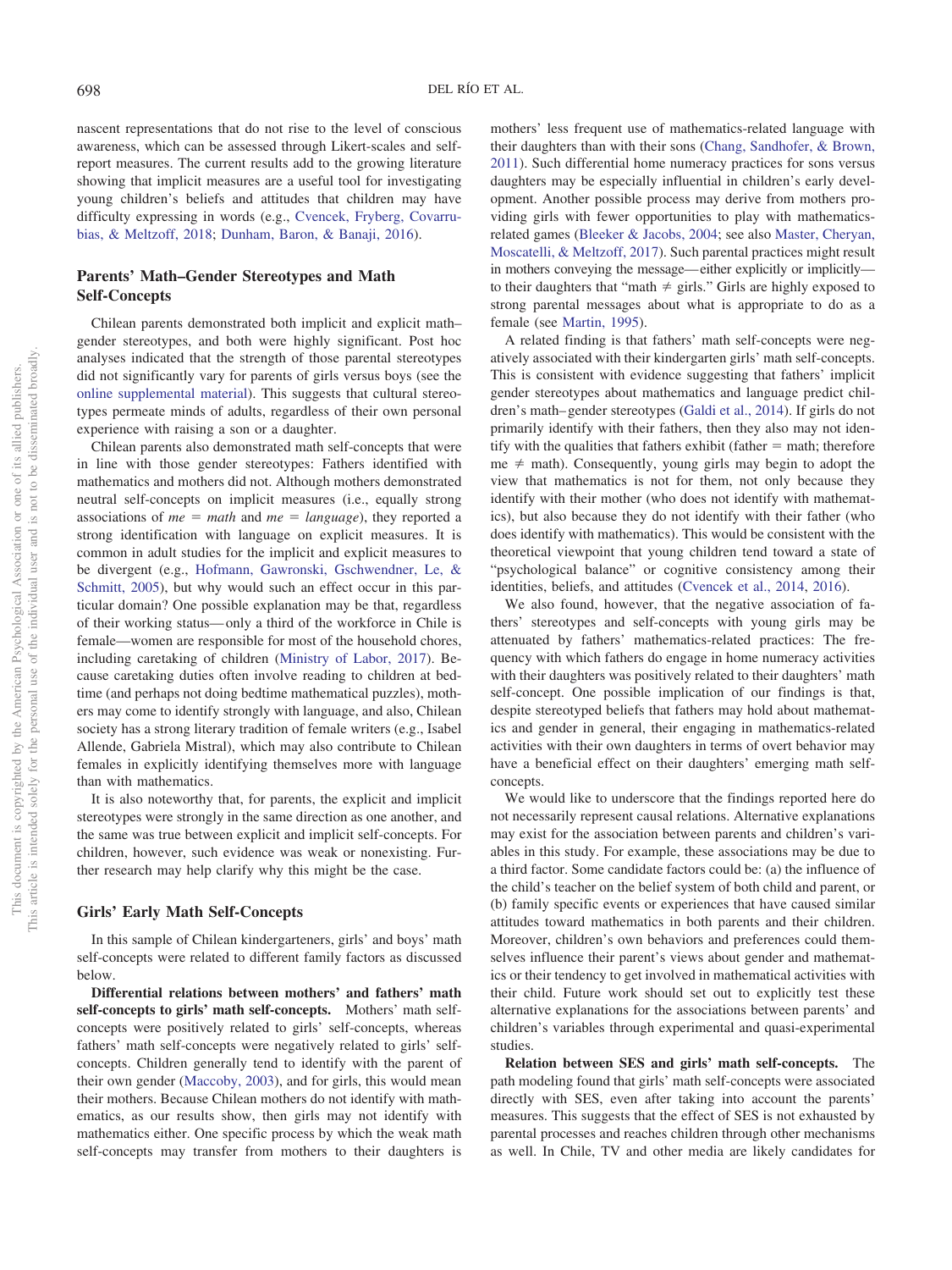conveying messages to children about how people from different social classes and gender are expected to behave. Moreover, some studies suggest that children from lower SES are exposed to relatively larger amounts of media [\(Dennison, Erb, & Jenkins,](#page-13-34) [2002\)](#page-13-34), and thus may be more likely to receive gender stereotypes portrayed through media, influencing their developing beliefs about who does mathematics. Another possible bridge between SES and the child's math self-concept is the extended family, which is of great importance in Chile and other Latin American countries. Highly frequent contact with grandparents is common in Chilean families, and this may multiply the impact of societal stereotypes about gender that are likely to be more pronounced by those raised in more traditional times.

# **Limitations and Future Research**

The current study has four limitations. First, future research could explore other factors not included in this study that might help us better explain the sources of young children's early developing math stereotypes and math self-concepts. For example, teachers are socializing agents that may provide input about who does and does not do mathematics. In elementary school, it has been shown that teachers' gender stereotypes about their students' mathematical ability can lead students to endorse math– gender stereotypes themselves [\(Gunderson et al., 2012;](#page-13-2) [Keller, 2001\)](#page-14-32). The inclusion of kindergarten teacher data, an age group that has yet to be studied, could help further illuminate this topic.

Second, the measure of explicit stereotypes assessed stereotypes about mathematical liking, which are conceptually distinct from those about underlying mathematical ability [\(Master, Cheryan,](#page-14-30) [Moscatelli, et al., 2017\)](#page-14-30). For example, stereotype threat is triggered in young children by the stereotypes about ability and not by the liking stereotypes [\(Galdi et al., 2014\)](#page-13-8). How early children acquire stereotypes about mathematical ability is an important avenue for future work (see [Bian et al.'s, 2017,](#page-12-1) related work on the acquisition of gendered beliefs about "brilliance"). A related issue is that the measure of explicit stereotypes used here did not offer children "both" as a choice for their answer. Note, however, that the measures used are statistically capable of revealing no stereotyping (i.e., a score of, or close to, zero). Other explicit measures of gender stereotyping in children (e.g., [Liben & Bigler, 2002\)](#page-14-33), which allow for "both" responding, may be useful in future investigations.

Third, in our attempt to make explicit measures directly comparable to IAT measures and parental measures directly comparable to the child measures, we (a) relied heavily on the use of oneand two-item measures, and (b) assessed math– gender stereotypes solely in relation to reading– gender stereotypes. Nevertheless, it is worth noting that two-item measures often exhibit similar or higher internal consistency ( $\alpha$ s > .75) as multidimensional math self-concept measures that are based on six items when used with children [\(Marsh et al., 2002\)](#page-14-5). In addition, reading is a natural contrast to mathematics because (a) reading and mathematics education are mandated from the first grade onward and (b) standardized tests across many countries have reading and mathematics portions. Future studies will profit from measuring math stereotypes and math self-concepts as multidimensional constructs [\(Marsh et al., 2002\)](#page-14-5).

Fourth, the present study is based on correlational data. An alternative explanation of the direction of effects reported here could be that girls who are good at mathematics—and who believe that mathematics is "for them"—may elicit different numeracy practices from their parents. We made a concerted effort to test several alternative models in our path analyses but recognize that these analyses do not provide clear causal direction. Theoretical models that place the analytic emphasis on the interdependent effects of the child and environment (e.g., family, school, and cultural agents) to examine the bidirectional relations will be useful in documenting transactional processes in children's cognitive and social-emotional development [\(Bronfenbrenner, 1979;](#page-13-35) [Sameroff, 2010\)](#page-15-26). It would also be useful for further studies to be conducted in a longitudinal manner, which would allow us to trace societal, family, and gender issues in the same children over time. We found that the math– gender stereotypes of the preschool children do not (yet) match the very strongly stereotyped views of their parents (see [Figure 1\)](#page-8-0). Further developmental and longitudinal work, using both implicit and explicit measures over time, will be labor intensive, but of great interest, based on the groundwork laid here.

# **References**

- <span id="page-12-2"></span>Ambady, N., Shih, M., Kim, A., & Pittinsky, T. L. (2001). Stereotype susceptibility in children: Effects of identity activation on quantitative performance. *Psychological Science, 12,* 385–390. [http://dx.doi.org/10](http://dx.doi.org/10.1111/1467-9280.00371) [.1111/1467-9280.00371](http://dx.doi.org/10.1111/1467-9280.00371)
- <span id="page-12-8"></span>Beggan, J. K. (1992). On the social nature of nonsocial perception: The mere ownership effect. *Journal of Personality and Social Psychology, 62,* 229 –237. <http://dx.doi.org/10.1037/0022-3514.62.2.229>
- <span id="page-12-6"></span>Benner, A. D., Boyle, A. E., & Sadler, S. (2016). Parental involvement and adolescents' educational success: The roles of prior achievement and socioeconomic status. *Journal of Youth and Adolescence, 45,* 1053– 1064. <http://dx.doi.org/10.1007/s10964-016-0431-4>
- <span id="page-12-3"></span>Berkowitz, T., Schaeffer, M. W., Maloney, E. A., Peterson, L., Gregor, C., Levine, S. C., & Beilock, S. L. (2015). Math at home adds up to achievement in school. *Science, 350,* 196 –198. [http://dx.doi.org/10](http://dx.doi.org/10.1126/science.aac7427) [.1126/science.aac7427](http://dx.doi.org/10.1126/science.aac7427)
- <span id="page-12-4"></span>Bhanot, R., & Jovanovic, J. (2005). Do parents' academic gender stereotypes influence whether they intrude on their children's homework? *Sex Roles: A Journal of Research, 52,* 597– 607. [http://dx.doi.org/10.1007/](http://dx.doi.org/10.1007/s11199-005-3728-4) [s11199-005-3728-4](http://dx.doi.org/10.1007/s11199-005-3728-4)
- <span id="page-12-5"></span>Bhanot, R. T., & Jovanovic, J. (2009). The links between parent behaviors and boys' and girls' science achievement beliefs. *Applied Developmental Science, 13,* 42–59. <http://dx.doi.org/10.1080/10888690802606784>
- <span id="page-12-1"></span>Bian, L., Leslie, S.-J., & Cimpian, A. (2017). Gender stereotypes about intellectual ability emerge early and influence children's interests. *Science, 355,* 389 –391. <http://dx.doi.org/10.1126/science.aah6524>
- <span id="page-12-7"></span>Bicer, A., Capraro, M. M., & Capraro, R. M. (2013). The effects of parent's SES and education level on students' mathematics achievement: Examining the mediation effects of parental expectations and parental communication. *The Online Journal of New Horizons in Education, 3,* 89 –97. Retrieved from [http://www.tojned.net/journals/tojned/articles/](http://www.tojned.net/journals/tojned/articles/v03i04/v03i04-08.pdf) [v03i04/v03i04-08.pdf](http://www.tojned.net/journals/tojned/articles/v03i04/v03i04-08.pdf)
- <span id="page-12-0"></span>Blázquez, C., Álvarez, P., Bronfman, N., & Espinosa, J. F. (2009). Factores que influencian la motivación de escolares por las áreas tecnológicas e ingeniería [School children motivational factors for technological and engineering fields]. *Calidad en la Educación*, 31, 45-64.
- <span id="page-12-9"></span>Bleeker, M. M., & Jacobs, J. E. (2004). Achievement in math and science: Do mothers' beliefs matter 12 years later? *Journal of Educational Psychology, 96,* 97–109. <http://dx.doi.org/10.1037/0022-0663.96.1.97>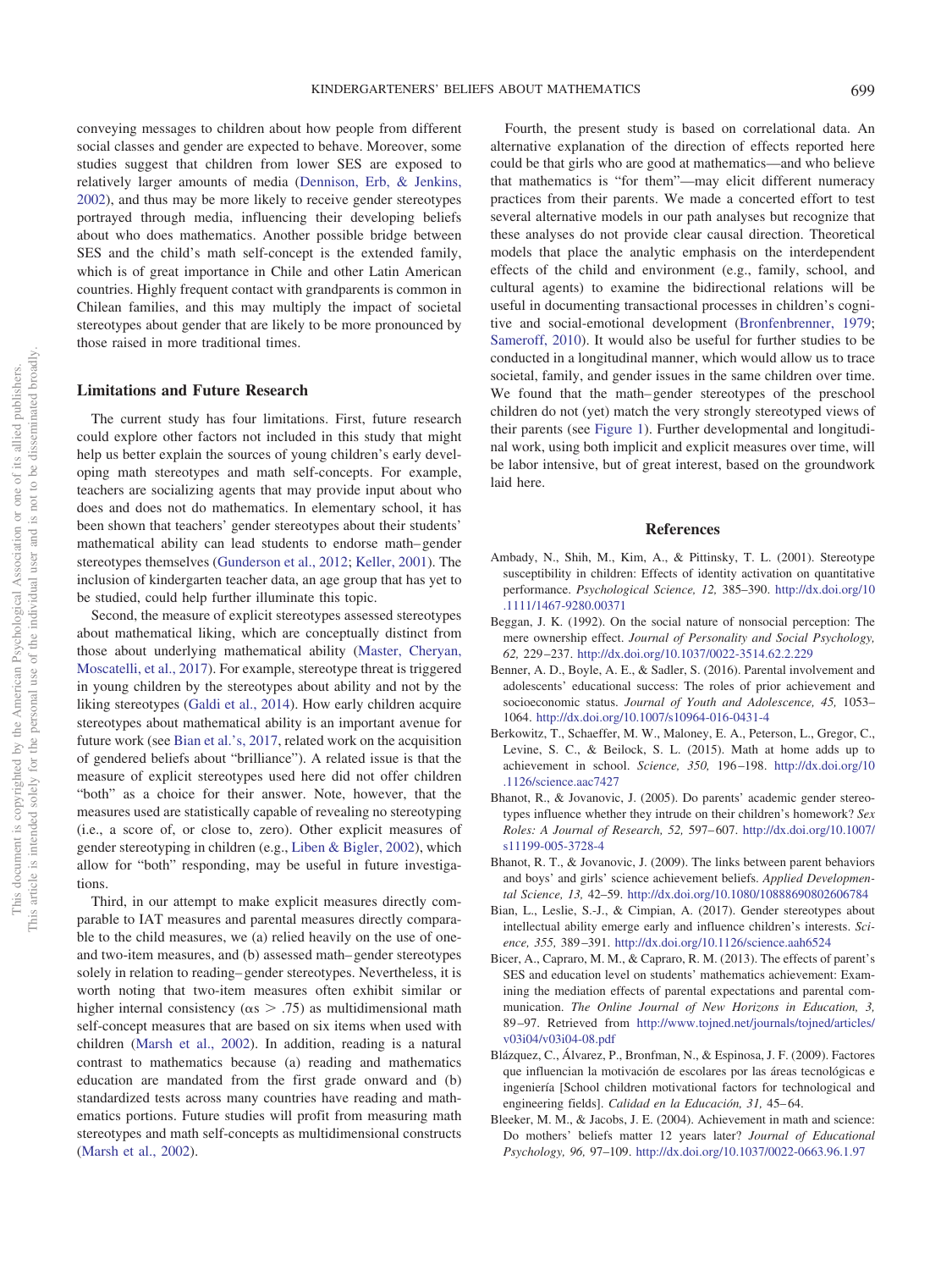- <span id="page-13-15"></span>Blevins-Knabe, B., Austin, A. B., Musun, L., Eddy, A., & Jones, R. M. (2000). Family home care providers' and parents' beliefs and practices concerning mathematics with young children. *Early Child Development and Care, 165,* 41–58. <http://dx.doi.org/10.1080/0300443001650104>
- <span id="page-13-27"></span>Bollen, K. A. (1989). *Structural equations with latent variables*. New York, NY: Wiley. <http://dx.doi.org/10.1002/9781118619179>
- <span id="page-13-35"></span>Bronfenbrenner, U. (1979). *The ecology of human development*. Cambridge, MA: Harvard University Press.
- <span id="page-13-17"></span>Caspe, M., Woods, T., & Lorenzo Kennedy, J. (Eds.). (2018). *Promising practices for engaging families in STEM learning*. Charlotte, NC: Information Age.
- <span id="page-13-33"></span>Chang, A., Sandhofer, C. M., & Brown, C. S. (2011). Gender biases in early number exposure to preschool-aged children. *Journal of Language and Social Psychology, 30,* 440 – 450. [http://dx.doi.org/10.1177/](http://dx.doi.org/10.1177/0261927X11416207) [0261927X11416207](http://dx.doi.org/10.1177/0261927X11416207)
- <span id="page-13-7"></span>Coyle, E. F., & Liben, L. S. (2016). Affecting girls' activity and job interests through play: The moderating roles of personal gender salience and game characteristics. *Child Development, 87,* 414 – 428. [http://dx](http://dx.doi.org/10.1111/cdev.12463) [.doi.org/10.1111/cdev.12463](http://dx.doi.org/10.1111/cdev.12463)
- <span id="page-13-18"></span>Crowley, K., Callanan, M. A., Tenenbaum, H. R., & Allen, E. (2001). Parents explain more often to boys than to girls during shared scientific thinking. *Psychological Science, 12,* 258 –261. [http://dx.doi.org/10](http://dx.doi.org/10.1111/1467-9280.00347) [.1111/1467-9280.00347](http://dx.doi.org/10.1111/1467-9280.00347)
- <span id="page-13-30"></span>Cvencek, D., Fryberg, S. A., Covarrubias, R., & Meltzoff, A. N. (2018). Self-concepts, self-esteem, and academic achievement of minority and majority North American elementary school children. *Child Development, 89,* 1099 –1109. <http://dx.doi.org/10.1111/cdev.12802>
- <span id="page-13-23"></span>Cvencek, D., Greenwald, A. G., & Meltzoff, A. N. (2016). Implicit measures for preschool children confirm self-esteem's role in maintaining a balanced identity. *Journal of Experimental Social Psychology, 62,* 50 –57. <http://dx.doi.org/10.1016/j.jesp.2015.09.015>
- <span id="page-13-4"></span>Cvencek, D., Kapur, M., & Meltzoff, A. N. (2015). Math achievement, stereotypes, and math self-concepts among elementary-school students in Singapore. *Learning and Instruction, 39,* 1–10. [http://dx.doi.org/10](http://dx.doi.org/10.1016/j.learninstruc.2015.04.002) [.1016/j.learninstruc.2015.04.002](http://dx.doi.org/10.1016/j.learninstruc.2015.04.002)
- <span id="page-13-5"></span>Cvencek, D., Meltzoff, A. N., & Greenwald, A. G. (2011). Math– gender stereotypes in elementary school children. *Child Development, 82,* 766 – 779. <http://dx.doi.org/10.1111/j.1467-8624.2010.01529.x>
- <span id="page-13-13"></span>Cvencek, D., Meltzoff, A. N., & Kapur, M. (2014). Cognitive consistency and math– gender stereotypes in Singaporean children. *Journal of Experimental Child Psychology, 117,* 73–91. [http://dx.doi.org/10.1016/j](http://dx.doi.org/10.1016/j.jecp.2013.07.018) [.jecp.2013.07.018](http://dx.doi.org/10.1016/j.jecp.2013.07.018)
- <span id="page-13-22"></span>Davis-Kean, P. E. (2005). The influence of parent education and family income on child achievement: The indirect role of parental expectations and the home environment. *Journal of Family Psychology, 19,* 294 –304. <http://dx.doi.org/10.1037/0893-3200.19.2.294>
- <span id="page-13-19"></span>Dearing, E., Casey, B. M., Ganley, C. M., Tillinger, M., Laski, E., & Montecillo, C. (2012). Young girls' arithmetic and spatial skills: The distal and proximal roles of family socioeconomics and home learning experiences. *Early Childhood Research Quarterly, 27,* 458 – 470. [http://](http://dx.doi.org/10.1016/j.ecresq.2012.01.002) [dx.doi.org/10.1016/j.ecresq.2012.01.002](http://dx.doi.org/10.1016/j.ecresq.2012.01.002)
- <span id="page-13-10"></span>del Río, M. F., & Strasser, K. (2013). Preschool children's beliefs about gender differences in academic skills. *Sex Roles: A Journal of Research, 68,* 231–238. <http://dx.doi.org/10.1007/s11199-012-0195-6>
- <span id="page-13-16"></span>del Río, M. F., Susperreguy, M. I., Strasser, K., & Salinas, V. (2017). Distinct influences of mothers and fathers on kindergarteners' numeracy performance: The role of math anxiety, home numeracy practices, and numeracy expectations. *Early Education and Development, 28,* 939 – 955. <http://dx.doi.org/10.1080/10409289.2017.1331662>
- <span id="page-13-34"></span>Dennison, B. A., Erb, T. A., & Jenkins, P. L. (2002). Television viewing and television in bedroom associated with overweight risk among lowincome preschool children. *Pediatrics, 109,* 1028 –1035. [http://dx.doi](http://dx.doi.org/10.1542/peds.109.6.1028) [.org/10.1542/peds.109.6.1028](http://dx.doi.org/10.1542/peds.109.6.1028)
- <span id="page-13-0"></span>Denton, K., & West, J. (2002). *Children's reading and mathematics achievement in kindergarten and first grade (Publication No. 2002125*). Washington, DC: U.S. Department of Education. Retrieved from <http://nces.ed.gov/pubs2002/2002125.pdf>
- <span id="page-13-31"></span>Dunham, Y., Baron, A. S., & Banaji, M. R. (2016). The development of implicit gender attitudes. *Developmental Science, 19,* 781–789. [http://](http://dx.doi.org/10.1111/desc.12321) [dx.doi.org/10.1111/desc.12321](http://dx.doi.org/10.1111/desc.12321)
- <span id="page-13-14"></span>Eccles, J. S. (1983). Female achievement patterns: Attributions, expectancies, values, and choice. *Journal of Social Issues, 39,* 1–26.
- <span id="page-13-28"></span>Eccles, J. S. (1987). Gender roles and women's achievement-related decisions. *Psychology of Women Quarterly, 11,* 135–172. [http://dx.doi.org/](http://dx.doi.org/10.1111/j.1471-6402.1987.tb00781.x) [10.1111/j.1471-6402.1987.tb00781.x](http://dx.doi.org/10.1111/j.1471-6402.1987.tb00781.x)
- <span id="page-13-11"></span>Eccles, J., Wigfield, A., Harold, R. D., & Blumenfeld, P. (1993). Age and gender differences in children's self- and task perceptions during elementary school. *Child Development, 64,* 830 – 847. [http://dx.doi.org/10](http://dx.doi.org/10.2307/1131221) [.2307/1131221](http://dx.doi.org/10.2307/1131221)
- <span id="page-13-29"></span>Evans, A. B., Copping, K., Rowley, S. J., & Kurtz-Costes, B. (2011). Academic self-concept in Black adolescents: Do race and gender stereotypes matter? *Self and Identity, 10,* 263–277. [http://dx.doi.org/10](http://dx.doi.org/10.1080/15298868.2010.485358) [.1080/15298868.2010.485358](http://dx.doi.org/10.1080/15298868.2010.485358)
- <span id="page-13-21"></span>Fan, X., & Chen, M. (2001). Parental involvement and students' academic achievement: A meta-analysis. *Educational Psychology Review, 13,* 1–22. <http://dx.doi.org/10.1023/A:1009048817385>
- <span id="page-13-8"></span>Galdi, S., Cadinu, M., & Tomasetto, C. (2014). The roots of stereotype threat: When automatic associations disrupt girls' math performance. *Child Development, 85,* 250 –263. <http://dx.doi.org/10.1111/cdev.12128>
- <span id="page-13-20"></span>Galindo, C., & Sonnenschein, S. (2015). Decreasing the SES math achievement gap: Initial math proficiency and home learning environments. *Contemporary Educational Psychology, 43,* 25–38. [http://dx.doi.org/10](http://dx.doi.org/10.1016/j.cedpsych.2015.08.003) [.1016/j.cedpsych.2015.08.003](http://dx.doi.org/10.1016/j.cedpsych.2015.08.003)
- <span id="page-13-12"></span>Gawronski, B., & Payne, B. K. (Eds.). (2010). *Handbook of implicit social cognition: Measurement, theory, and applications*. New York, NY: Guilford Press.
- <span id="page-13-1"></span>Geary, D. C. (2011). Cognitive predictors of achievement growth in mathematics: A 5-year longitudinal study. *Developmental Psychology, 47,* 1539 –1552. <http://dx.doi.org/10.1037/a0025510>
- <span id="page-13-26"></span>Graham, J. W. (2009). Missing data analysis: Making it work in the real world. *Annual Review of Psychology, 60,* 549 –576. [http://dx.doi.org/10](http://dx.doi.org/10.1146/annurev.psych.58.110405.085530) [.1146/annurev.psych.58.110405.085530](http://dx.doi.org/10.1146/annurev.psych.58.110405.085530)
- <span id="page-13-24"></span>Greenwald, A. G., Nosek, B. A., & Banaji, M. R. (2003). Understanding and using the Implicit Association Test: I. An improved scoring algorithm. *Journal of Personality and Social Psychology, 85,* 197–216. <http://dx.doi.org/10.1037/0022-3514.85.2.197>
- <span id="page-13-2"></span>Gunderson, E. A., Ramirez, G., Levine, S. C., & Beilock, S. L. (2012). The role of parents and teachers in the development of gender-related math attitudes. *Sex Roles: A Journal of Research, 66,* 153–166. [http://dx.doi](http://dx.doi.org/10.1007/s11199-011-9996-2) [.org/10.1007/s11199-011-9996-2](http://dx.doi.org/10.1007/s11199-011-9996-2)
- <span id="page-13-25"></span>Harter, S., & Pike, R. (1984). The pictorial scale of perceived competence and social acceptance for young children. *Child Development, 55,* 1969 – 1982. <http://dx.doi.org/10.2307/1129772>
- <span id="page-13-3"></span>Henrich, J., Heine, S. J., & Norenzayan, A. (2010). The weirdest people in the world? *Behavioral and Brain Sciences, 33,* 61– 83. [http://dx.doi.org/](http://dx.doi.org/10.1017/S0140525X0999152X) [10.1017/S0140525X0999152X](http://dx.doi.org/10.1017/S0140525X0999152X)
- <span id="page-13-6"></span>Herbert, J., & Stipek, D. (2005). The emergence of gender differences in children's perceptions of their academic competence. *Journal of Applied Developmental Psychology, 26,* 276 –295. [http://dx.doi.org/10.1016/j](http://dx.doi.org/10.1016/j.appdev.2005.02.007) [.appdev.2005.02.007](http://dx.doi.org/10.1016/j.appdev.2005.02.007)
- <span id="page-13-9"></span>Heyman, G. D., & Legare, C. H. (2004). Children's beliefs about gender differences in the academic and social domains. *Sex Roles, 50,* 227–239. <http://dx.doi.org/10.1023/B:SERS.0000015554.12336.30>
- <span id="page-13-32"></span>Hofmann, W., Gawronski, B., Gschwendner, T., Le, H., & Schmitt, M. (2005). A meta-analysis on the correlation between the Implicit Association Test and explicit self-report measures. *Personality and Social*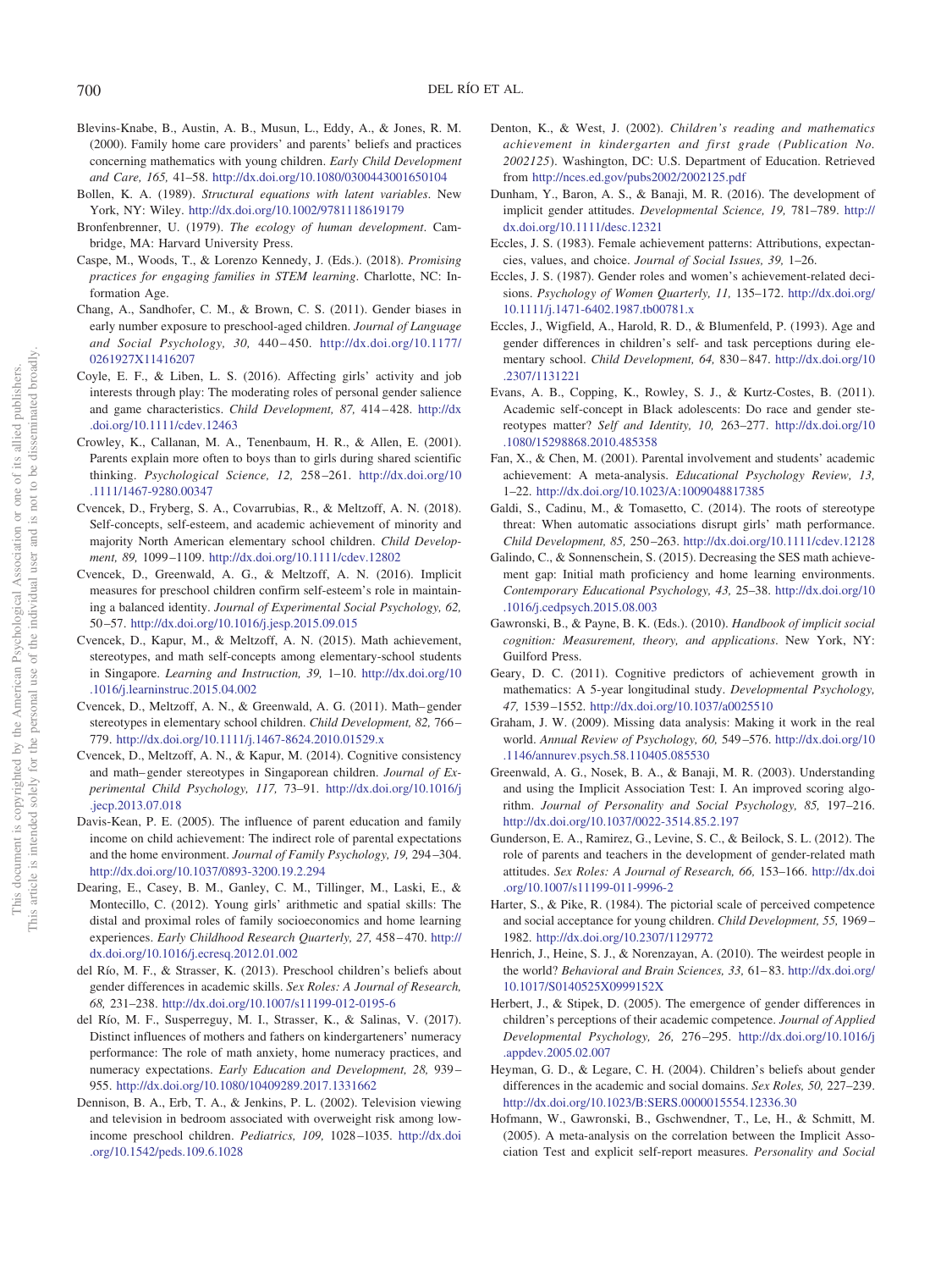*Psychology Bulletin, 31,* 1369 –1385. [http://dx.doi.org/10.1177/](http://dx.doi.org/10.1177/0146167205275613) [0146167205275613](http://dx.doi.org/10.1177/0146167205275613)

- <span id="page-14-24"></span>Hu, L., & Bentler, P. M. (1999). Cutoff criteria for fit indexes in covariance structure analysis: Conventional criteria versus new alternatives. *Structural Equation Modeling, 6,* 1–55. [http://dx.doi.org/10.1080/](http://dx.doi.org/10.1080/10705519909540118) [10705519909540118](http://dx.doi.org/10.1080/10705519909540118)
- <span id="page-14-14"></span>Hyde, J. S., Else-Quest, N. M., Alibali, M. W., Knuth, E., & Romberg, T. (2006). Mathematics in the home: Homework practices and mother– child interactions doing mathematics. *The Journal of Mathematical Behavior, 25,* 136 –152. <http://dx.doi.org/10.1016/j.jmathb.2006.02.003>
- <span id="page-14-25"></span>Jackson, D. L., Gillaspy, J. A., Jr., & Purc-Stephenson, R. (2009). Reporting practices in confirmatory factor analysis: An overview and some recommendations. *Psychological Methods, 14,* 6 –23. [http://dx.doi.org/](http://dx.doi.org/10.1037/a0014694) [10.1037/a0014694](http://dx.doi.org/10.1037/a0014694)
- <span id="page-14-17"></span>Jacobs, J. E., & Bleeker, M. M. (2004). Girls' and boys' developing interests in math and science: Do parents matter? *New Directions for Child and Adolescent Development, 2004,* 5–21. [http://dx.doi.org/10](http://dx.doi.org/10.1002/cd.113) [.1002/cd.113](http://dx.doi.org/10.1002/cd.113)
- <span id="page-14-21"></span>Jacobs, J. E., & Eccles, J. S. (2000). Parents, task values, and real-life achievement-related choices. In C. Sansone & J. M. Harackiewicz (Eds.), *Intrinsic and extrinsic motivation: The search for optimal moti*vation and performance (pp. 405-439). San Diego, CA: Academic Press. <http://dx.doi.org/10.1016/B978-012619070-0/50036-2>
- <span id="page-14-19"></span>Jeynes, W. H. (2005). A meta-analysis of the relation of parental involvement to urban elementary school student academic achievement. *Urban Education, 40,* 237–269. <http://dx.doi.org/10.1177/0042085905274540>
- <span id="page-14-32"></span>Keller, C. (2001). Effect of teachers' stereotyping on students' stereotyping of mathematics as a male domain. *The Journal of Social Psychology, 141,* 165–173. <http://dx.doi.org/10.1080/00224540109600544>
- <span id="page-14-7"></span>Killen, M., McGlothlin, H., & Henning, A. (2008). Explicit judgments and implicit bias: A developmental perspective. In S. R. Levi & M. Killen (Eds.), *Intergroup attitudes and relations in childhood through adulthood* (pp. 126 –145). New York, NY: Oxford University Press.
- <span id="page-14-9"></span>Kleemans, T., Peeters, M., Segers, E., & Verhoeven, L. (2012). Child and home predictors of early numeracy skills in kindergarten. *Early Childhood Research Quarterly, 27,* 471– 477. [http://dx.doi.org/10.1016/j](http://dx.doi.org/10.1016/j.ecresq.2011.12.004) [.ecresq.2011.12.004](http://dx.doi.org/10.1016/j.ecresq.2011.12.004)
- <span id="page-14-26"></span>Klem, L. (2000). Structural equation modeling. In L. G. Grimm & P. R. Yarnold (Eds.), *Reading and understanding more multivariate statistics* (pp. 227–260). Washington, DC: American Psychological Association.
- <span id="page-14-4"></span>Kurtz-Costes, B., Rowley, S. J., Harris-Britt, A., & Woods, T. A. (2008). Gender stereotypes about mathematics and science and self-perceptions of ability in late childhood and early adolescence. *Merrill-Palmer Quarterly, 54,* 386 – 409. <http://dx.doi.org/10.1353/mpq.0.0001>
- <span id="page-14-12"></span>Leaper, C., & Farkas, T. (2015). The socialization of gender during childhood and adolescence. In J. E. Grusec & P. D. Hastings (Eds.), *Handbook of socialization: Theory and research* (pp. 541–565). New York, NY: Guilford Press.
- <span id="page-14-15"></span>Leslie, S.-J., Cimpian, A., Meyer, M., & Freeland, E. (2015). Expectations of brilliance underlie gender distributions across academic disciplines. *Science, 347,* 262–265. <http://dx.doi.org/10.1126/science.1261375>
- <span id="page-14-10"></span>Levine, S. C., Suriyakham, L. W., Rowe, M. L., Huttenlocher, J., & Gunderson, E. A. (2010). What counts in the development of young children's number knowledge? *Developmental Psychology, 46,* 1309 – 1319. <http://dx.doi.org/10.1037/a0019671>
- <span id="page-14-33"></span>Liben, L. S., & Bigler, R. S. (2002). The developmental course of gender differentiation: Conceptualizing, measuring, and evaluating constructs and pathways. *Monographs of the Society for Research in Child Development, 67,* i–viii. <http://dx.doi.org/10.1111/1540-5834.t01-1-00187>
- <span id="page-14-3"></span>Lopez, M. H., & Velasco, G. (2011). *Childhood poverty among Hispanics sets record, leads nation*. Washington, DC: Pew Research Center/Pew Hispanic Center. Retrieved from [http://www.pewhispanic.org/files/2011/](http://www.pewhispanic.org/files/2011/10/147.pdf) [10/147.pdf](http://www.pewhispanic.org/files/2011/10/147.pdf)
- <span id="page-14-29"></span>Maccoby, E. E. (2003). The gender of child and parent as factors in family

dynamics. In A. C. Crouter & A. Booth (Eds.), *Children's influence on family dynamics: The neglected side of family relationships* (pp. 191– 206). Mahwah, NJ: Erlbaum.

- <span id="page-14-11"></span>Manolitsis, G., Georgiou, G. K., & Tziraki, N. (2013). Examining the effects of home literacy and numeracy environment on early reading and math acquisition. *Early Childhood Research Quarterly, 28,* 692–703. <http://dx.doi.org/10.1016/j.ecresq.2013.05.004>
- <span id="page-14-27"></span>Marsh, H. W. (1986). Verbal and math self-concepts: An internal/external frame of reference model. *American Educational Research Journal, 23,* 129 –149. <http://dx.doi.org/10.3102/00028312023001129>
- <span id="page-14-5"></span>Marsh, H. W., Ellis, L. A., & Craven, R. G. (2002). How do preschool children feel about themselves? Unraveling measurement and multidimensional self-concept structure. *Developmental Psychology, 38,* 376 – 393. <http://dx.doi.org/10.1037/0012-1649.38.3.376>
- <span id="page-14-31"></span>Martin, C. L. (1995). Stereotypes about children with traditional and nontraditional gender roles. *Sex Roles: A Journal of Research, 33,* 727–751. <http://dx.doi.org/10.1007/BF01544776>
- <span id="page-14-13"></span>Martin, C. L., & Halverson, C. F. (1981). A schematic processing model of sex typing and stereotyping in children. *Child Development, 52,* 1119 – 1134. <http://dx.doi.org/10.2307/1129498>
- <span id="page-14-6"></span>Master, A., Cheryan, S., & Meltzoff, A. N. (2017). Social group membership increases STEM engagement among preschoolers. *Developmental Psychology, 53,* 201–209. <http://dx.doi.org/10.1037/dev0000195>
- <span id="page-14-30"></span>Master, A., Cheryan, S., Moscatelli, A., & Meltzoff, A. N. (2017). Programming experience promotes higher STEM motivation among firstgrade girls. *Journal of Experimental Child Psychology, 160,* 92–106. <http://dx.doi.org/10.1016/j.jecp.2017.03.013>
- <span id="page-14-2"></span>Measurement System of Education Quality (SIMCE). (2013). *Resultados nacionales SIMCE 2012* [National results SIMCE 2012]. Santiago, Chile: Author.
- <span id="page-14-18"></span>Melhuish, E. C., Sylva, K., Sammons, P., Siraj-Blatchford, I., Taggart, B., Phan, M. B., & Malin, A. (2008). The early years. Preschool influences on mathematics achievement. *Science, 321,* 1161–1162. [http://dx.doi](http://dx.doi.org/10.1126/science.1158808) [.org/10.1126/science.1158808](http://dx.doi.org/10.1126/science.1158808)
- <span id="page-14-28"></span>Ministry of Labor. (2017). *La mujer y el trabajo* [Woman and labor]. Retrieved from <http://www.dt.gob.cl/1601/w3-article-59923.html>
- <span id="page-14-20"></span>Murayama, K., Pekrun, R., Suzuki, M., Marsh, H. W., & Lichtenfeld, S. (2016). Don't aim too high for your kids: Parental overaspiration undermines students' learning in mathematics. *Journal of Personality and Social Psychology, 111,* 766 –779. [http://dx.doi.org/10.1037/pspp](http://dx.doi.org/10.1037/pspp0000079) [0000079](http://dx.doi.org/10.1037/pspp0000079)
- <span id="page-14-23"></span>Muthén, L. K., & Muthén, B. O. (1998 –2015). *Mplus user's guide* (7th ed.). Los Angeles, CA: Author.
- <span id="page-14-0"></span>Newcombe, N. S., Ambady, N., Eccles, J., Gomez, L., Klahr, D., Linn, M., . . . Mix, K. (2009). Psychology's role in mathematics and science education. *American Psychologist, 64,* 538 –550. [http://dx.doi.org/10](http://dx.doi.org/10.1037/a0014813) [.1037/a0014813](http://dx.doi.org/10.1037/a0014813)
- <span id="page-14-22"></span>Nosek, B. A., Banaji, M. R., & Greenwald, A. G.  $(2002)$ . Math = male,  $me =$  female, therefore math  $\neq$  me. *Journal of Personality and Social Psychology, 83,* 44 –59. <http://dx.doi.org/10.1037/0022-3514.83.1.44>
- <span id="page-14-16"></span>Nosek, B. A., Smyth, F. L., Sriram, N., Lindner, N. M., Devos, T., Ayala, A., . . . Greenwald, A. G. (2009). National differences in gender–science stereotypes predict national sex differences in science and math achievement. *Proceedings of the National Academy of Sciences of the United States of America, 106,* 10593–10597. [http://dx.doi.org/10.1073/pnas](http://dx.doi.org/10.1073/pnas.0809921106) [.0809921106](http://dx.doi.org/10.1073/pnas.0809921106)
- <span id="page-14-8"></span>Olson, K. R., & Dunham, Y. (2010). The development of implicit social cognition. In B. Gawronski & B. K. Payne (Eds.), *Handbook of implicit social cognition: Measurement, theory, and applications* (pp. 241–254). New York, NY: Guilford Press.
- <span id="page-14-1"></span>Organisation for Economic Co-operation and Development (OECD). (2015). *What lies behind gender inequality in education?* (Report No. 49). Paris, France: Author. <http://dx.doi.org/10.1787/5js4xffhhc30-en>